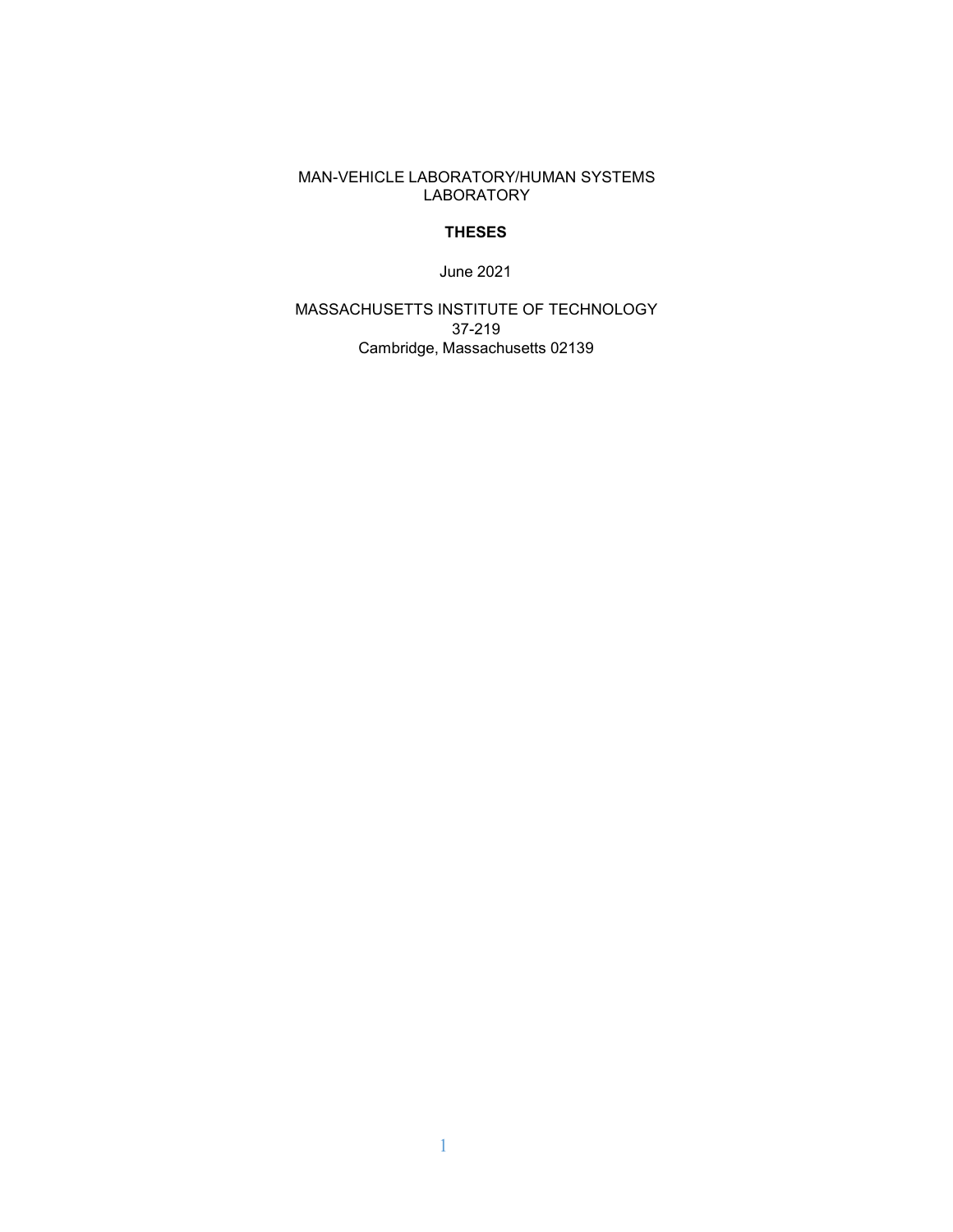Howland, H.R., **An Angular Head-Position Indicator**, S.B. in Electrical Engineering, June 1962.

Young, L.R., **A Sampled Data Model for Eye Tracking Movements,** Sc.D. in Aeronautics and Astronautics, June 1962.

### **1963**

Oster, R.J., **An Analysis and Comparison of Two Principles Used in Wrist Watches**, S.M. in Aeronautics and Astronautics, November 1963.

### **1964**

Duke, C.M. Jr. and Jones, M.S., **Human Performance During a Simulated Apollo Mid-Course Navigation Sighting**, S.M. in Aeronautics and Astronautics, June 1964.

Kilpatrick, P.S., **Comparison of Relay and Manual Controllers for Systems with High Order Dynamics**, S.B. in Aeronautics and Astronautics, May 1964.

Schulte, R.J. and Vreeland, R.E., **The Design and Construction of an Acceleration Cart**, S.M. in Aeronautics and Astronautics, June 1964.

### **1965**

Johnson, I.S.C., Jr., **Human Optical Tracking of Stroboscopic Beacon for Orbital Rendezvous**, S.M. in Aeronautics and Astronautics, September 1965.

Kilpatrick, P.S., **Bending Mode Acceleration Influence on Pilot Control of Flexible Booster Dynamics**, S.M. in Aeronautics and Astronautics, September 1965.

Maimon, S.R., **Mathematical Modelling of the Aortic Presso-Receptor System for Gross Outputs**, S.M. in Aeronautics and Astronautics, June 1965.

Meiry, J.L., **The Vestibular System and Human Dynamic Space Orientation**, Sc.D. in Aeronautics and Astronautics, June 1965.

Vuorikari, V.O., **Human Role in the Control Loop of the Automatic Landing Aircraft**, S.M. in Aeronautics and Astronautics, June 1965.

#### **1966**

Benjamin, P., **Visual and Motion Cues in Helicopter Flight**, S.M. in Aeronautics and Astronautics, January 1966.

#### **1967**

Chien, T-T., **Human Learning Behavior in Manual Control Tasks**, S.M. in Aeronautics and Astronautics, September 1967.

Friedman, G.R., **Helicopter Control: A Multi-Loop Manual Control System**, S.B. and S.M. in Aeronautics and Astronautics, June 1967.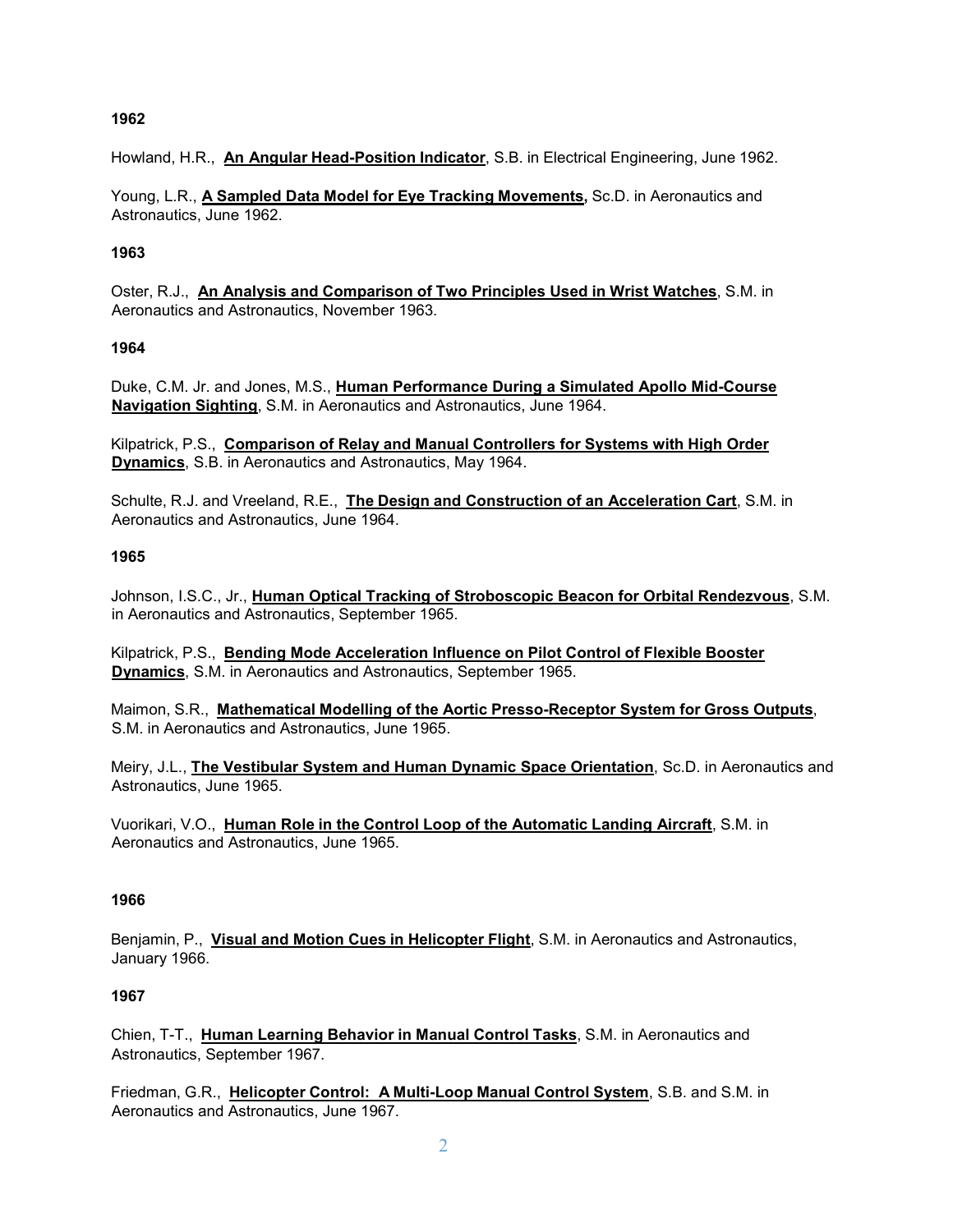Katz, G.R., **Perception of Rotation Nystagmus and Subjective Response at Low Frequency Stimulation**, S.M. in Aeronautics and Astronautics, September 1967.

Nashner, L.M., **A Rate Gyro Autopilot for a Motorbike**, S.M. in Aeronautics and Astronautics, January 1967.

Nozawa, Y., **Optimal Pre-Launch Test Duration for a Space System**, Sc.D. in Aeronautics and Astronautics, October 1967.

Preyss, A.E., **A Theory and Model of Human Learning Behavior in a Manual Control Task**, Sc.D. in Aeronautics and Astronautics, February 1967.

Steer, R.W., **The Influence of Angular and Linear Acceleration and Thermal Stimulation on the Human Semicircular Canal**, Sc.D. in Aeronautics and Astronautics, August 1967.

Yasui, S., **The Use of the Chatter Mode in Self-Adaptive Systems**, S.M. in Aeronautics and Astronautics, September 1967.

#### **1968**

Allum, J.H.J., **Neural Pre-Processing in the Visual System - An Hypothesis**, S.M. in Mechanical Engineering, May 1968.

Curry, R.E., **Estimation and Control with Quantized Measurements**, Ph.D. in Aeronautics and Astronautics, May 1968.

Dinsdale, P.B., **Relative Effects of Roll and Yaw Motion Cues in Manual Control**, S.M. in Aeronautics and Astronautics, September 1968.

Forster, J.D., **A Stochastic Revised Sampled Data Model for Eye Tracking Movements**, S.M. in Aeronautics and Astronautics, June 1968.

Oman, C.M., **Influence of Adaptation on the Human Semicircular Canals and the Role of the Subjective Angular Velocity Cues in Spatial Orientation**, S.M. in Aeronautics and Astronautics, September 1968.

Shirley, R.S., **Motion Cues in Man Vehicle Control**, Sc.D. in Aeronautics and Astronautics, January 1968.

Vircks, R.M., **Investigation of Head Movements and Intensity as Depth Cues in a Perspective Contact Analog Display**, S.M. in Aeronautics and Astronautics, September 1968.

#### **1969**

Kemp, G.G., **A VTOL Prediction Display**, S.M. in Aeronautics and Astronautics, September 1969

Noggle, P.L., **Manual Control of Unstable Vehicles Using Kinesthetic Cues**, S.M. in Aeronautics and Astronautics, March 1969.

Sheena, D., **A System for Instantaneous Wide Angle Eye Position Measurement**, Ph.D. in Electrical Engineering, June 1969.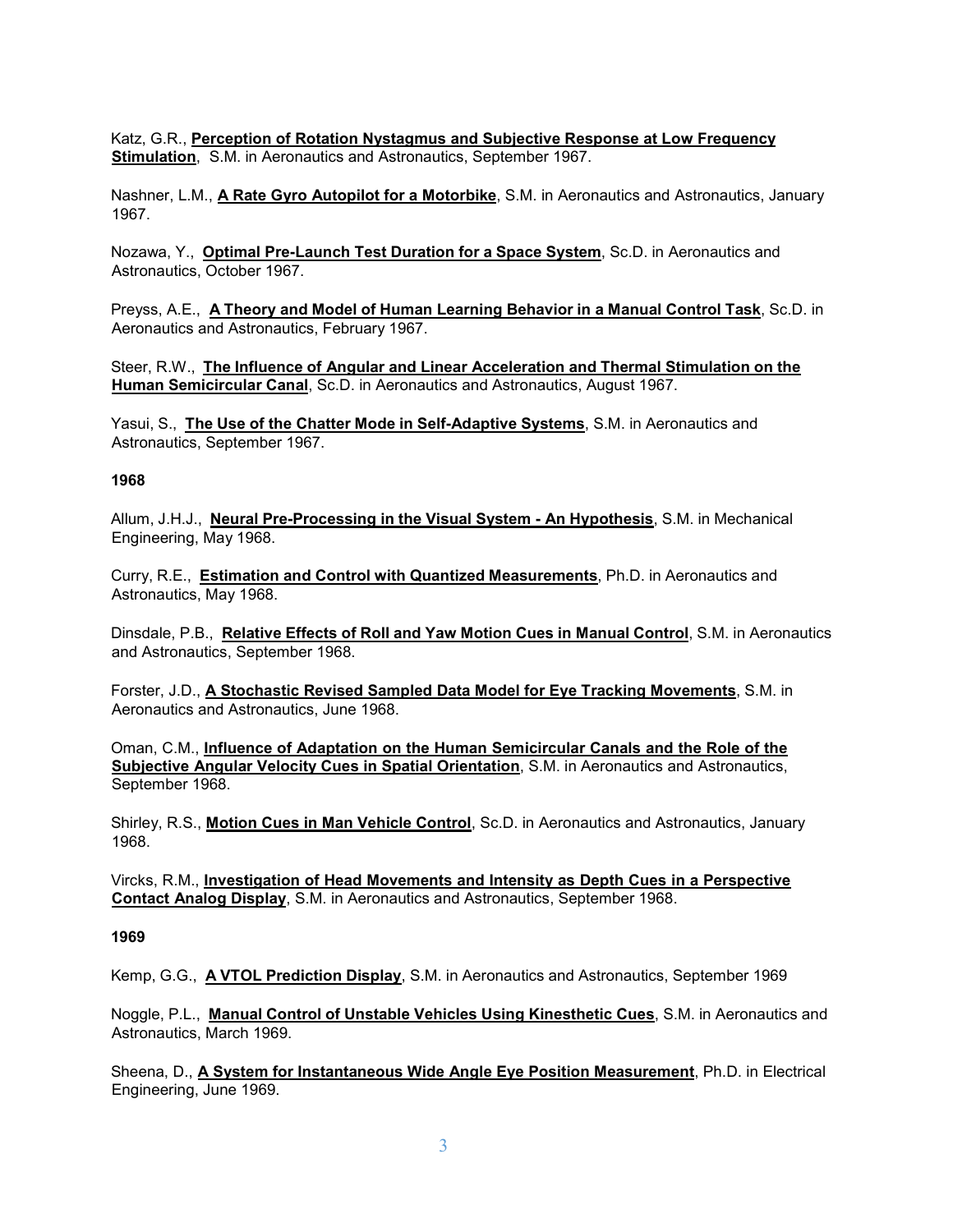Nashner, L.M., **Sensory Feedback in Human Posture Control**, Sc.D. in Aeronautics and Astronautics, June 1970.

Smith, T.B. III, **Determination of the Optimum Resolution Element for a Pilot Warning Indicator**, S.M. in Aeronautics and Astronautics, June 1970.

Tole, J.R., **Galvanic Stimulation and the Perception of Rotation**, S.M. in Aeronautics and Astronautics, June 1970.

Van Houtte, N.A.J., **Display Instrumentation for V/STOL Aircraft in Landing**, Sc.D. in Aeronautics and Astronautics, June 1970.

Von Renner, L.C., **Extravehicular Attitude Control by Use of Head Motions**, S.M. in Aeronautics and Astronautics, June 1970.

# **1971**

Anderson, R.E., **Format Evaluation for an Airborne Air Traffic Situation Display**, S.M. in Aeronautics and Astronautics, June 1971.

Beard, R.V., **Failure Accommodation in Linear Systems through Self-Reorganization**, Ph.D. in Aeronautics and Astronautics, February 1971.

Mirchandani, P.B., **Evaluation of a Supplementary Auditory Display in a Dual Axis Compensatory Task**, S.M. in Aeronautics and Astronautics, September 1971.

# **1972**

Basile, P.S., **A Design Procedure Utilizing Crossfeeds for Coupled Multiloop Systems**, S.M. in Aeronautics and Astronautics, May 1972.

Chouet, B.A., **An Electro-Optical Attitude Control System for Astronaut Space Activities**, S.M. in Aeronautics and Astronautics, June 1972.

Ephrath, A.R., **Automatic Temperature Regulation in Portable Life Support Systems**, S.M. in Aeronautics and Astronautics, January 1972. Murphy, R.E., **A Display System to Induce Self Rotation**, S.M. in Aeronautics and Astronautics, June 1972.

Oman, C.M., **Dynamic Response of the Semicircular Canal and Lateral Line Organs**, Ph.D. in Aeronautics and Astronautics, June 1972.

# **1973**

Burr, C.R., **The Effects of Galvanic Vestibular Stimulation and Neck Rotation on the Ankle Stretch Reflex**, S.M. in Aeronautics and Astronautics, February 1973.

# **1974**

Allum, J.H.J., **The Dynamic Response of the Human Neuromuscular System for Internal-External Rotation of the Humerus**, Sc.D. in Aeronautics and Astronautics, August 1974.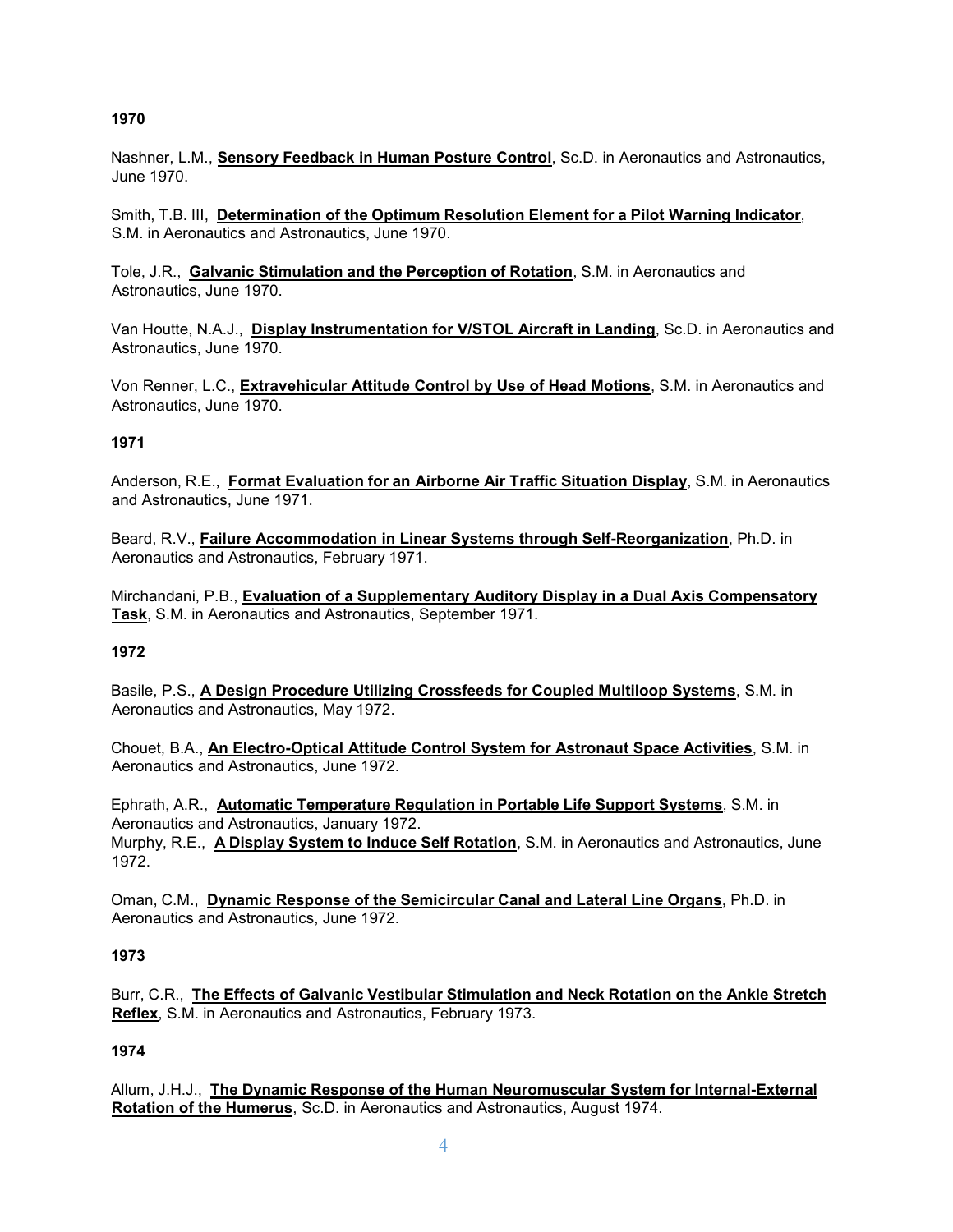Ormsby, C.C., **Model of Human Dynamic Orientation**, Ph.D. in Aeronautics and Astronautics, January 1974

Perkell, J.S., **A Physiologically-Oriented Model of Tongue Activity in Speech Production**, Ph.D. in Electrical Engineering, September 1974.

Tang, J.T.Y., **Interaction between Visually Induced and Real Lateral Tilts**, S.M. in Aeronautics and Astronautics, February 1974.

Yasui, S. **Nystagmus Generation, Oculomotor Tracking and Visual Motion Perception**, Ph.D. in Aeronautics and Astronautics, February 1974.

#### **1975**

Ephrath, A.R., **Pilot Performance in Zero-Visibility Precision Approach**, Ph.D. in Aeronautics and Astronautics, June 1975.

Gai, E.G., **Psychophysical Models for Signal Detection with Time-Varying Uncertainty**, Ph.D. in Aeronautics and Astronautics, January 1975.

Jernigan, M.E., **Eye Movement Analysis in Plotting the Visual Field**, Ph.D. in Electrical Engineering, June 1975.

### **1976**

Borah, J.D., **Human Dynamic Orientation Model Applied to Motion Simulation**, S.M. in Aeronautics and Astronautics, May 1976.

Chao, A., **Quantitative Clinical Measurement of Spasticity**, S.M. in Aeronautics and Astronautics, February 1976.

Chu, W.H.N., **Dynamic Response of Human Linearvection**, S.M. in Aeronautics and Astronautics, February 1976.

Lipson,M.A., **Determination of Null Point in the Response of the Vestibular System to Air Caloric Stimulation**, S.B. in Mechanical Engineering, June 1976.

Tole, J.R., **A Quantitative Study of Diagnostic Techniques for Peripheral Vestibular Disorders**, Sc.D. in Aeronautics and Astronautics, January 1976.

Vidic, T.R., **Clinical Test for Abnormal Human Response to Vertical Acceleration**, S.B. in Electrical Engineering, May 1976.

#### **1977**

Barak, E., **A Device for Objective Measurement of Spasticity**, S.M. in Aeronautics and Astronautics, September 1977.

Burch, C.A., **Microprocessor-Controlled Eye Movement Monitor for Clinical Applications**, S.B. in Electrical Engineering and Computer Science, May 1977.

Govindaraj, T., **Detection by Human Observers**, S.M. in Aeronautics and Astronautics, January 1977.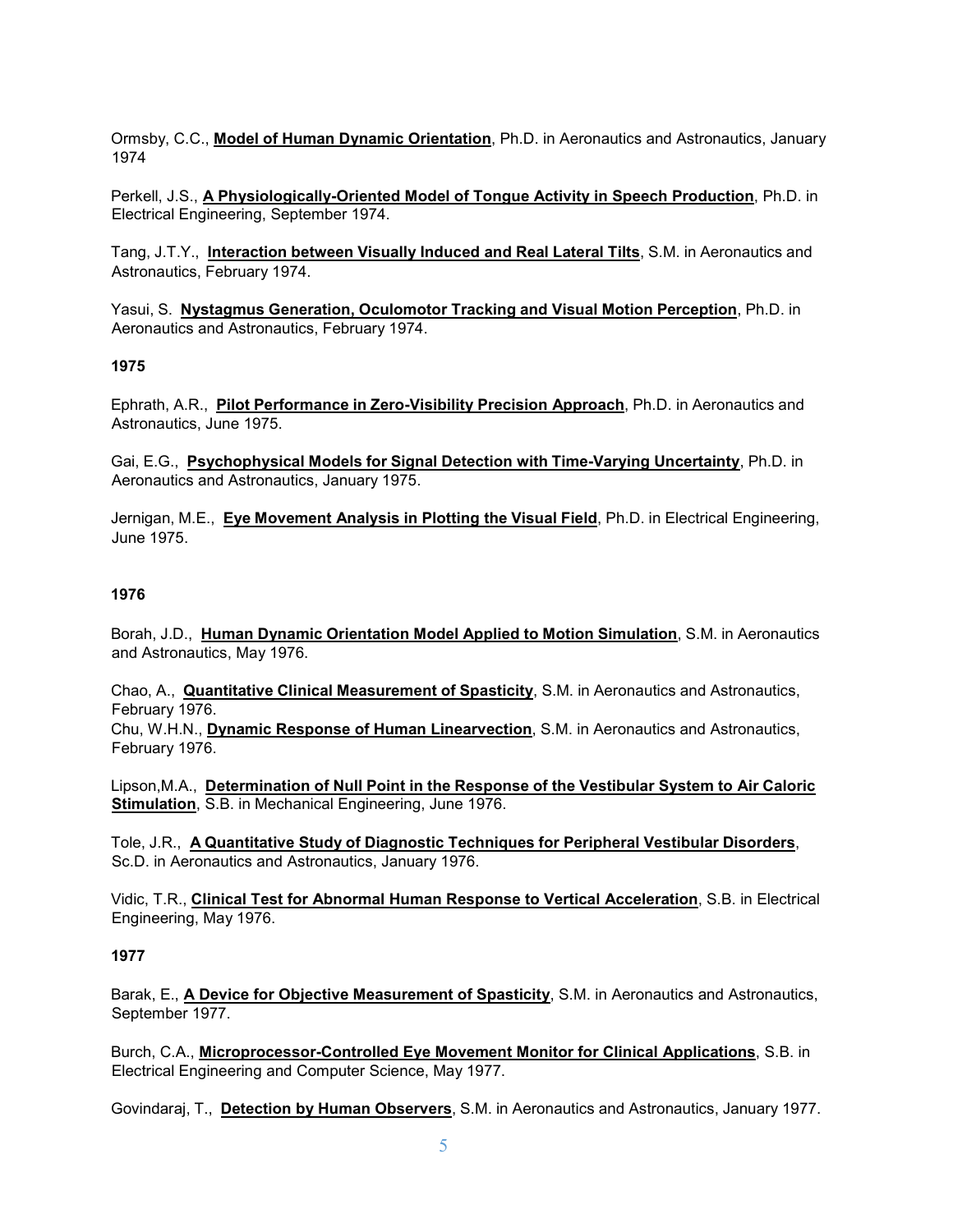Michaels, D.L., **Microprocessor Analysis of Eye Movements**, S.M. in Electrical Engineering and Computer Science, January 1977.

Riedel, S.A., **A Comparison of Washout Filters Using A Human Dynamic Orientation Model**, S.M. in Aeronautics and Astronautics, September 1977.

Zacharias, G.L., **Motion Sensation Dependence on Visual and Vestibular Cues**, Ph.D. in Instrumentation, September 1977.

# **1978**

Acree, C.W., **Pilot Estimates of Glide Path and Aim Point During Simulated Landing Approaches**, S.M. in Aeronautics and Astronautics, September 1978.

Edelman, E.R., **Detection and Tracking of Eye Movements Using a Video Scanner**, S.B. in Electrical Engineering and Computer Science, May 1978.

Gould, J.M., **Posture Platform to Microprocessor Interface for Acquisition of Vestibular Stability Data**, S.B. in Electrical Engineering and Computer Science, September 1978.

### **1979**

Edelman, E.R., **Video Based Monitoring of Torsional Eye Movements**, S.M. in Electrical Engineering and Computer Science, June 1979. Huang, J.K., **Visual Field Influence on Motion Sensation in Yaw and on Manual Roll Stabilization**, S.M. in Aeronautics and Astronautics, June 1979.

Lichtenberg, B.K., **Ocular Counterrolling Induced in Humans by Horizontal Accelerations**, Sc.D. in Biomedical Engineering, June 1979.

Melsky, G.S., **The Design of a Device to Test the Dynamic Performance of Ski Bindings**, S.B. in Mechanical Engineering, May 1979.

Mena, D., **A Kinematic Model of the Human Swing Leg for Clinical Applications**, S.M. in Aeronautics and Astronautics, September 1979.

# **1980**

Crites, T.A., **Circularvection and Ocular Counterrolling in Visually Induced Roll Supine and in Weightlessness**, S.M. in Aeronautics and Astronautics, May 1980.

Loo, D.K., **A Hybrid Controller for a Rail Mounted Sled**, S.M. in Aeronautics and Astronautics, May 1980.

Wicke, R.W., **Human Visual-Vestibular Interactions During Postural Responses to Brief Falls**, Ph.D. in Electrical Engineering, July 1980.

# **1982**

Arrott, A.P., **Torsional Eye Movements in Man During Linear Accelerations**, S.M. in Aeronautics and Astronautics, May 1982.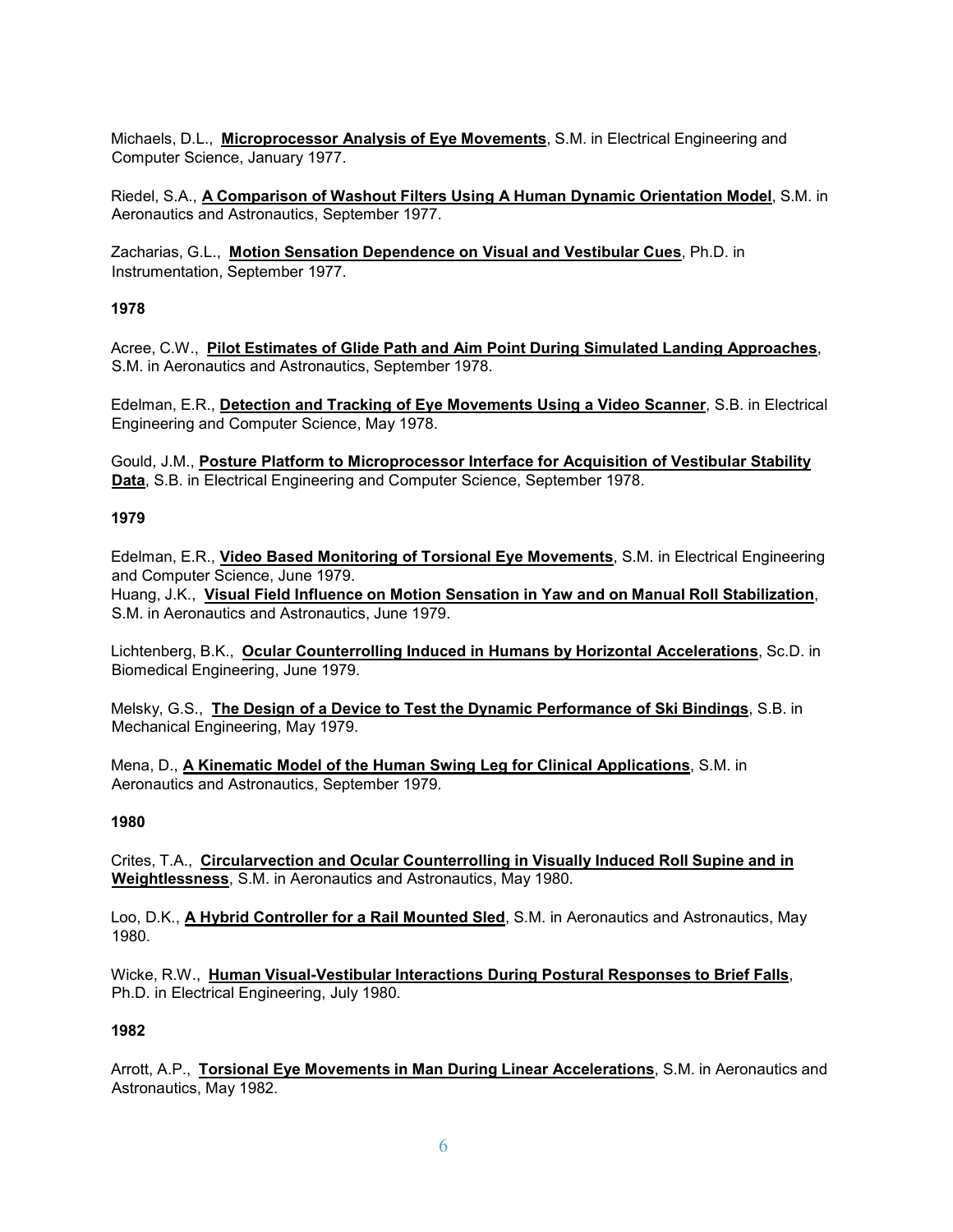Ish-Shalom, J.I.H., **Design of Optimal Motion for Flight Simulators**, Ph.D. in Biomedical Engineering, December 1982.

Israel, David Alan, **"Posture Control in Adolescent Idiopathic Scoliosis",** SM, AeroAstro, February 1982

McQuain, M.T., **Visually Induced Self-Motion: Experiments in Space**, S.B. in Electrical Engineering and Computer Science, May 1982.

Medina-Puerta, A., **Visual Information Processing in Various Degrees of Alertness**, S.M. in Electrical Engineering and Computer Science, October 1982.

### **1983**

Hiltner, D.W., **A Closed-Loop Otolith Assessment Procedure**, S.M. in Aeronautics and Astronautics, January 1983.

Huang, J.K., **Visual and Motion Cues in Lateral and Pitch Simulator Stabilization**, Ph.D. in Aeronautics and Astronautics, February 1983.

Kitchen, B.J., **Horizontal and Vertical Eye Deviations in Response to Linear Accelerations**, S.B. in Electrical Engineering and Computer Science, May 1983. Massoumnia, M-A., **Detection of Fast Phase of Nystagmus Using Digital Filtering**, S.M. in Aeronautics and Astronautics, May 1983.

Parker, J.A., **Measurement of Torsion from Multi-Temporal Images of the Eye Using Digital Signal Processing Techniques**, Ph. D. in Biomedical Engineering, May 1983.

Wilson, F.R., **Development of a New Test Method for Nordic and Combined Nordic/Alpine Ski Bindings**, S.B. in Mechanical Engineering, May 1983.

### **1984**

Palmer, D.E., **Linear Motion Perception**, S.B. in Biology and Physics, June 1984

#### **1985**

Arrott, A.P., **Ocular Torsion and Gravitoinertial Force**, Ph.D. in Biomedical Engineering, May 1985.

Haas, B.N., **Angular Motion Perception in Roll**, S.B. in Mechanical Engineering, June 1985.

Malan, A.R., **Characteristics of Optokinetic Torsion in Upright and Supine Orientations,** S.M. in Aeronautics and Astronautics, June 1985.

McCoy, R.K., **The Study of Human Head Movement on Spacelab-1**, S.M. in Mechanical Engineering, February 1985.

Nagashima, Y., **Digital Signal Processing Techniques for the Measurement of Ocular Counterrolling**, S.M. in Aeronautics and Astronautics, May 1985.

Sullivan, R.B., **The Use of Vestibular Models in Flight Simulator Motion Washout Systems: An Experimental Evaluation**, S.M. in Aeronautics and Astronautics, May 1985.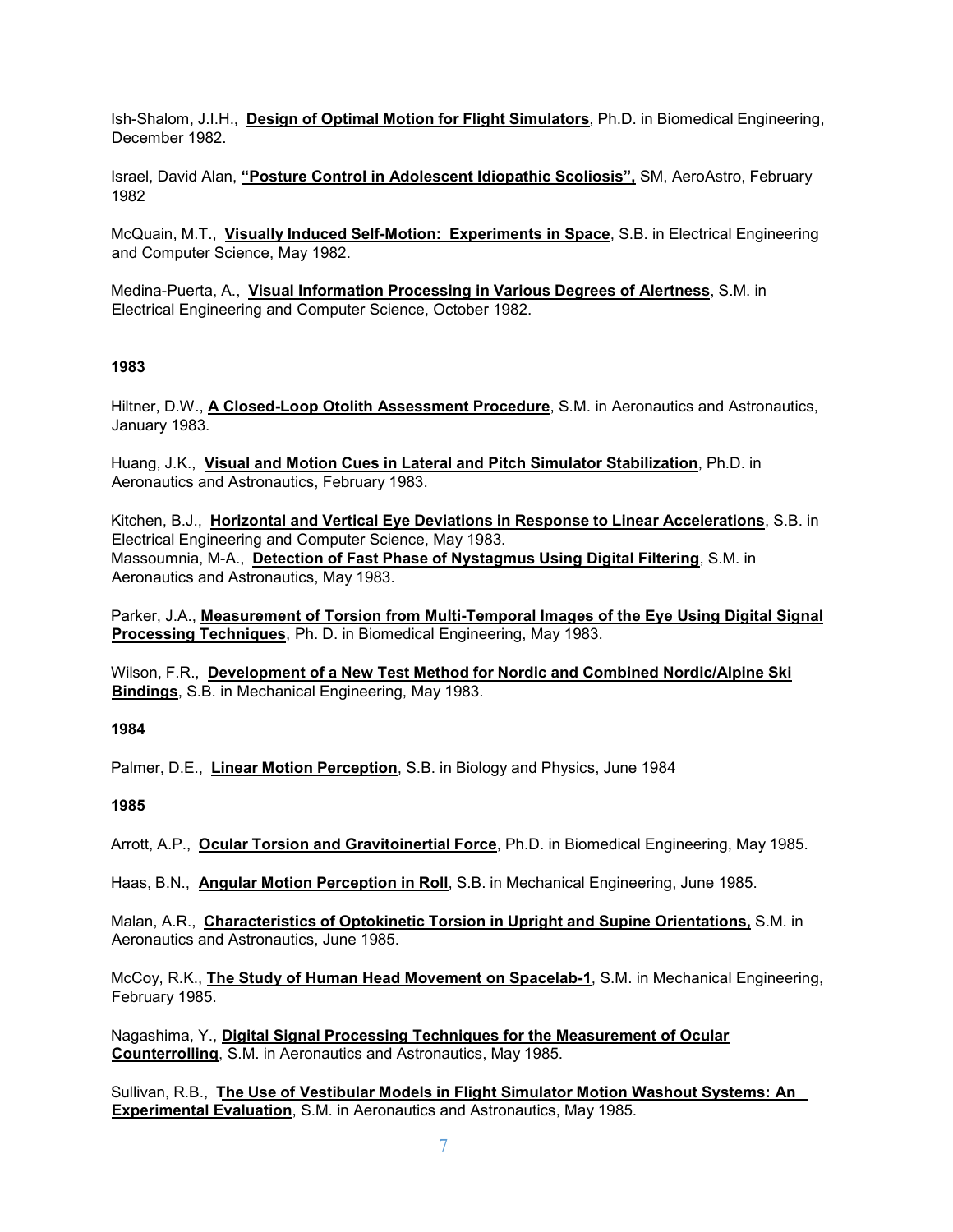Adkins, S.P., **Performance Effects of Display and Control Augmentation on a Simulated Manual Orbital Docking Task**, S.M. in Aeronautics and Astronautics, June 1986.

Fordyce, J.E., **An Experimental Protocol for the Evaluation of Graphic Input Devices in Microgravity**, S.M. in Aeronautics and Astronautics, June 1986.

Kneller, E.W., **The Effect of Field of View on the Manual Control of Visually-Simulated Aircraft Roll**, S.M. in Aeronautics and Astronautics, June 1986.

Madhavan, A., **An Investigation of Human Linear Motion Perception**, S.B. in Electrical Engineering, September 1986.

Misovec, K.M., **The Effect of Flight Simulator Motion on Modelled Vestibular Response**, S.M. in Aeronautics and Astronautics, August 1986.

Kulbaski, J.K., **Effects of Weightlessness on the Vestibulo-Ocular Reflex in the Crew of Spacelab1**, S.B. in Mechanical Engineering, June 1986.

### **1987**

Rague, B.W., **Analysis of Abdominal Slow Potentials During Motion Sickness**, S.M. in Aeronautics and Astronautics, May 1987.

### **1988**

Diamandis, P.H., **The Artificial Gravity Sleeper: A Deconditioning Countermeasure for Long Duration Space Habitation,** S.M. in Aeronautics and Astronautics, February, 1988.

Eagon, J.C., **Quantitative Frequency Analysis of the Electrogastrogram During Prolonged Motion Sickness**, M.D., April 1988.

An, B., **Human Perception and Indication of the Vertical: Experiments and Models**, S.M. in Aeronautics and Astronautics, August 1988.

# **1989**

Newman, D.J., **Human Mental Workload & Performance in Space: Engineering Development and Policy Aspects**, S.M in Aeronautics and Astronautics and S.M. in Technology and Policy, February 1989.

McDade, T.P., **An Investigation of Adjustable Microgravity Workstation Anthropometrics Through Analyses of Neutral Body Posture and Lower Leg Muscular Fatigue Characteristics**, S.M in Aeronautics and Astronautics, Feburary, 1989.

Alston, A.E., **An Integrated System for Tracking of Landmarks on Video Data: TOMAS The Torsional Ocular Movement Analysis System**, S.M. in Operations Research, June 1989.

Chandra, D., **An Evaluation of Automation for Flight Path Management in Transport Category Aircraft,** S.M. in Aeronautics and Astronautics, August 1989.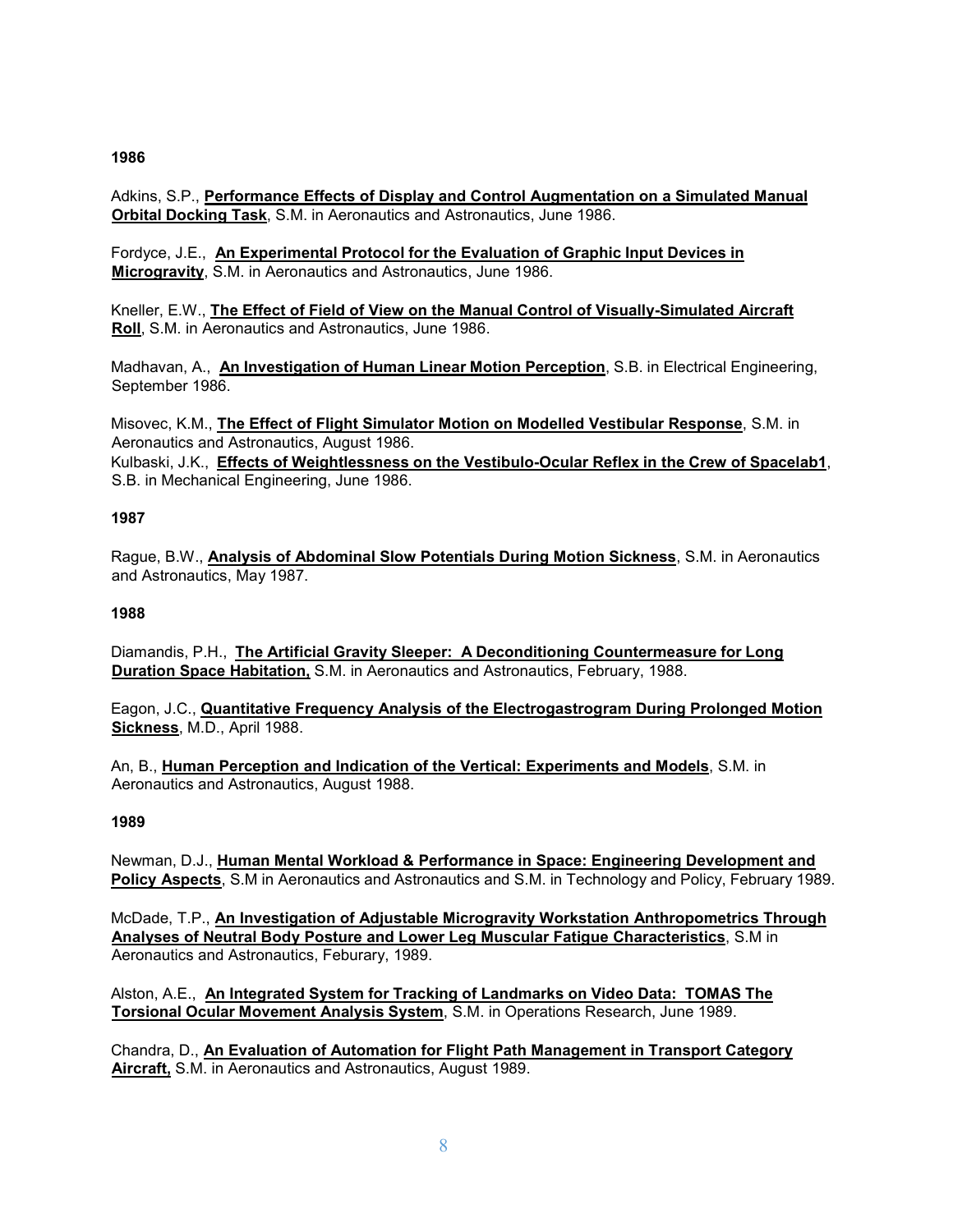Shubentsov, I., **Relationship between Astronaut Head Motion and Space Motion Sickness on Spacelabs 1 and D1**, S.M. in Aeronautics and Astronautics, August 1989.

### **1990**

Merfeld, D.M., **Spatial Orientation in the Squirrel Monkey: An Experimental and Theoretical Investigation**, Ph.D. in Biomedical Engineering, January, 1990.

Shelhamer, M., **Linear Acceleration and Horizontal Eye Movements in Man**, Sc.D. in Biomedical Engineering, January, 1990. Blanford, C.L., **Frequency Analysis and Diagnostic Classification of Changes in the Human Electrogastrogram During Motion Sickness**, S.M. in Electrical Engineering and Computer Science, June 1990.

Mullen, T.J., **Transfer Function Analysis of Autonomic Activity During Motion Sickness**, S.M. in Electrical Engineering, June 1990.

Standish, G.J., **Influence of Generalized Tactile Cues on Motion Sensation and Postural Control**, S.M. in Aeronautics and Astronautics, June 1990.

Tse, M.I., **Ocular Torsion During Linear Acceleration in Space**, S.B. in Mechanical Engineering, June 1990.

McGrath, B.J., **Human Vestibular Response During 3 Gz Centrifuge Stimulation**, S.M. in Aeronautics and Astronautics, September 1990.

### **1991**

Lai, S-H., **CLIPSBASE: A Real-Time Relational Database For The "Principal Investigator-In-A-Box [PI] Expert System**, S.M. in Aeronautics and Astronautics, February, 1991.

Law, G. W., **Measurements of Ocular Counterrolling During Linear Accelerations Using an Electromagnetic Scleral Search Coil System,** S.M. in Aeronautics and Astronautics, August, 1991.

#### **1992**

Christie, J.R.I., **Modulation of Optokinetic Nystagmus in Humans by Linear Acceleration, and the Effects of Spaceflight,** S.M. in Aeronautics and Astronautics, February 1992

Jackson, D.K., **Characterization of the Torsional Optokinetic Response to Rolling Visual Fields in Humans,** S.M. in Aeronautics and Astronautics, February 1992

Balkwill, M.D., **Changes in Human Horizontal Angular VOR After the Spacelab SLS-1 Mission,** S.M. in Aeronautics and Astronautics, February 1992

Newman, D.J., **Human Locomotion and Energetics in Simulated Partial Gravity,** Ph.D. in Aerospace Biomedical Engineering, June 1992

Groleau, N., **Model-Based Scientific Discovery: A Study in Space Bioengineering,** Ph.D. in Intelligent Engineering Systems, September 1992

**1993**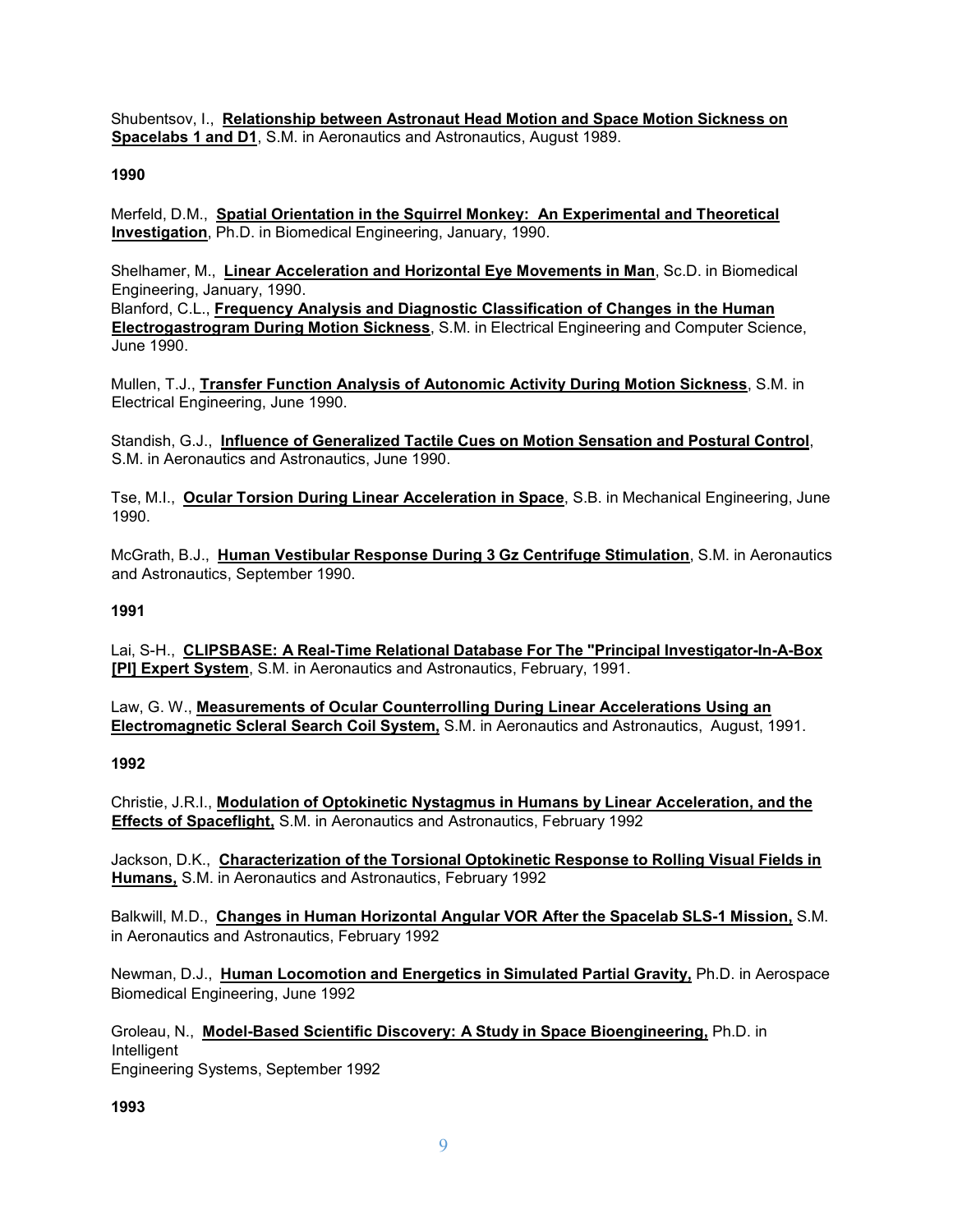Bilien, V., **Modeling Human Spatial Orientation Perception in a Centrifuge Using Estimation Theory,** S.M. in Aeronautics and Astronautics, February 1993

Davis, G.H., **A Study of the Human Linear Vestibular Ocular Reflex During Nasooccipital Acceleration,** B.S. in Electrical Engineering and Computer Science, May 1993.

Liefeld, J.T., **Changes in Human Horizontal Angular VOR After the Spacelab SL-1 Mission,** S. M. in Aeronautics and Astronautics, May, 1993.

Mendoza, J.C., **Investigation of Optokinetic Nystagmus and the Linear Vestibular-Ocular Reflex,** S. M. in Aeronautics and Astronautics, June, 1993.

Polutchko, K.A., **Using Eye Movements to Quantify Human Sensation of Linear Translation: A Potential Test of Changes Induced by Adaptation to Spaceflight,** S. M. in Aeronautics and Astronautics, June, 1993.

Schivone, Tara, **"The Effect of Center of Mass Displacement on Energy Expenditure in Partial Gravity Environments**," December 1993. SB

Stephenson, S.B., **Influence of the Visual Field on Manual Roll and Lateral Stabilization,** S. M. in Aeronautics and Astronautics, September, 1993.

Weigel, Annalisa, **"The Effect of Center of Mass Displacement on Energy Expenditure in Partial Gravity Environments,"** December 1993. SB

**1994**

Lathan, C., **Human Eye Movements in Response to Linear Optokinetic Stimulation and Whole-body Acceleration, and the Effects of Spaceflight**, Ph.D. in Neuroscience, September, 1994.

London, Adam, **"Microgravity Space Simulation in a 0-G Natatorium (MISSION**)," December 1994, SB.

Smith, Robin, **"Microgravity Space Simulation in a 0-G Natatorium (MISSION**)," December 1994

**1995**

de Souza, J., **A Virtual Environment System for Spatial Orientation Research**, M.S. in Electrical Engineering and Computer Science, May,1995.

Jensen, Andrea, "**Mechanical Design of a Suspension Simulator**," MIT Department of Mechanical Engineering, June 1995.

Pouliot, C., **Changes in the Horizontal Angular Vestibulo-ocular Reflex of SLS-2 Space Shuttle Astronauts due to Weightlessness**, M.S. in Aeronautics and Astronautics, February, 1995.

Schaffner, G., **Dynamic Analysis of Astronaut Motions During Extravehicular Activity**, M.S. in Aeronautics and Astronautics, June, 1995

Schultz, K., **Etiology of Perceived Strength Changes in the Muscles of the Legs Following Locomotion under Simulated Low Gravity**, M.S. in Aeronautics and Astronautics, June, 1995.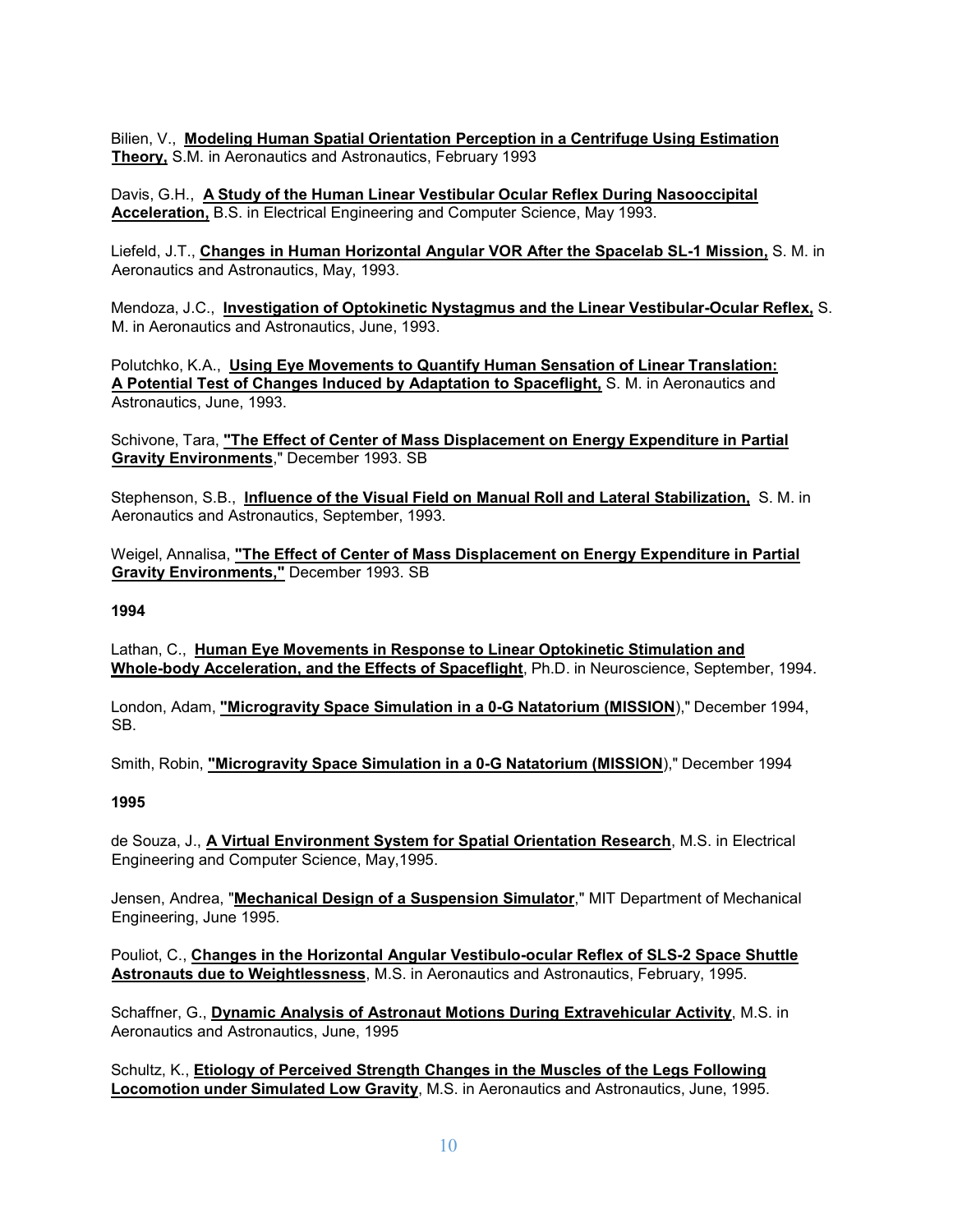Lathan, C., **Sensorimotor Adaptation of Human Control Strategies: Ramifications for Future Human-Machine Interface Design**, M.S. in Aeronautics and Astronautics, September 1995.

### **1996**

Sinha, Prashant, **The SLS-2 Mission: Effects of Spaceflight on Static Ocular Counterrolling**, M.E. in Electrical Engineering and Compuer Science, June, 1996.

Markmiller, Michael, **Sensory Interactions in Human Perception of Motion**, M.S. in Mechanical Engineering, September, 1996.

Skwersky, Adam, **Effect of Scene Polarity and Head Orientation on Roll Illusions in a Virtual Environment**, M.S. in Mechanical Engineering, September, 1996.

Pabmanabhan, Srikrishna. **Preventive Stepping in Quiet Standing: Effect of Vestibulopathy**, Ph.D., Mechanical Engineering, June 1997.

### **1997**

Neimark, Matthew A. **Microgravity Induced Changes in Horizontal Vestibulo-Ocular Reflexes of SLS-1 & SLS-2 Astronauts**, M.E. in Electrical Engineering, February 1997.

Smith, Robin Lee. **Fault Tree Analysis and Diagnostics Development for PI-in-a-Box with the Neurolab Sleep and Respiration Experiment**, M.S. in Aeronautics and Astronautics, June 1997.

Jackson, Dana Kessler "Keoki." **Development of Full-Body Models for Human Jump Landing Dynamic and Control**, S.D. in Aeronautics and Astronautics, June 1997.

Rasmussen, S.A.M. " Track angle error (TAE) displays and their effect on pilot performance during instrument approaches", S.M. in Aeronautics and Astronautics, June 1997.

### **1998**

Schmidt, Patricia B. **The Effect of G-Seat Tactile Cueing on Linear Motion Perception** S.M. in Aeronautics and Astronautics, February1998

Nghiem, David, "**A Smart Suit for Muscle Countermeasures in Microgravity," Boston University Dept. of Biomedical Engineering,** May 1998. SB

Callini, Gianluca. **Assessment of an Expert System for Space Life Sciences: a Preliminary GroundBased Evaluation of PI-in-a-Box for the Neurolab Sleep and Respiration Experiment**, S.M. in Aeronautics and Astronautics, September 1998.

Amir, Amir R., "**Design and Development of Advanced Load Sensors for the International Space Station,"** September 1998

Rochlis, Jennifer L**. A vibrotactile display for aiding extravehicular activity (EVA) navigation in space,** SM in Aeronautics and Astronautics.

Apori, Akwasi, **"Design of a Mechanical Pressure Spacesuit for use on Mars**," June 1998. SB

Thibault, Karen, **"Astronaut Adaptive Arm Motions on the MIR Space Station: Kinematic Analysis**," June 1998, SB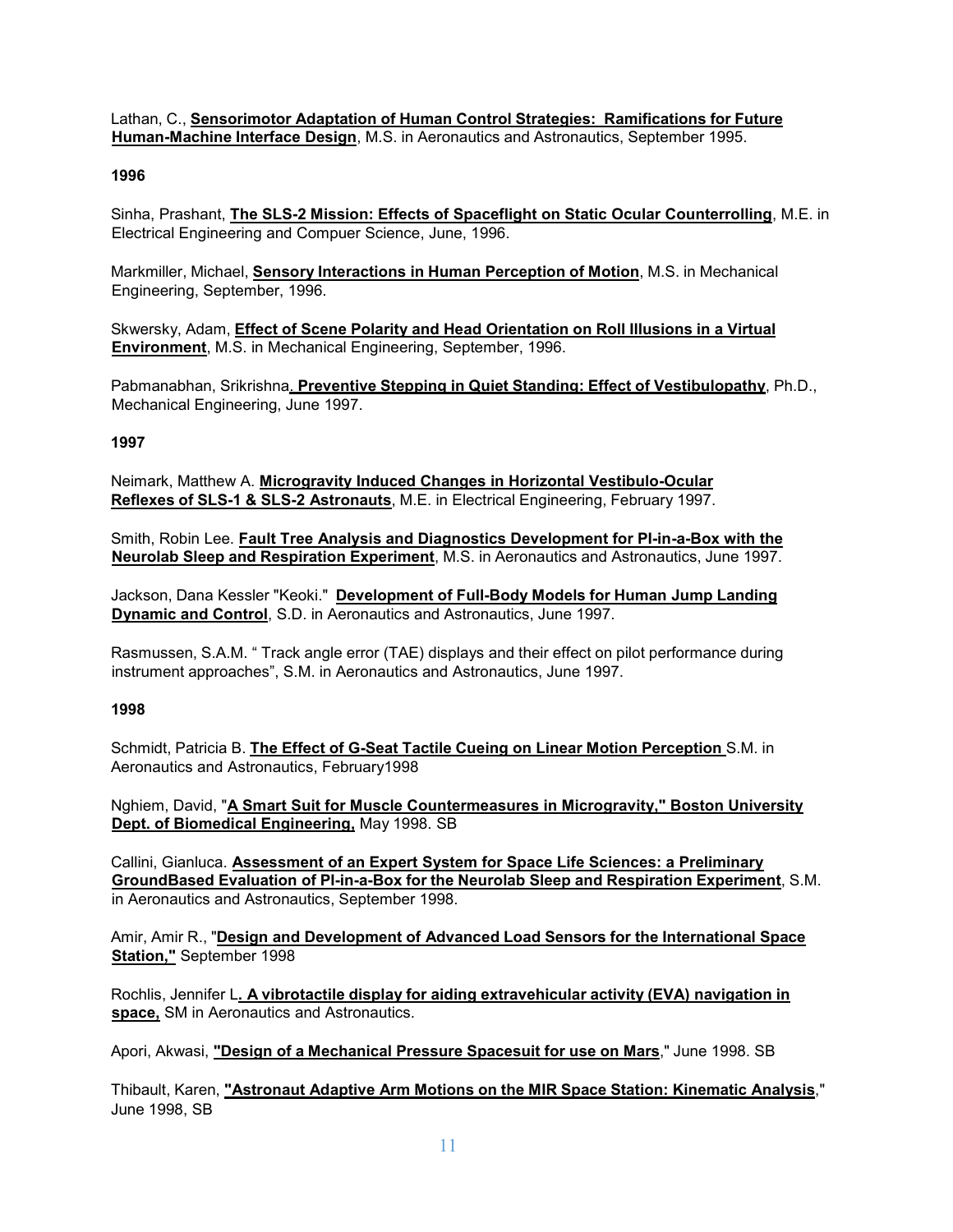Allibhai, Taslim, "**Mechanical Pressure Suit Leg**," December 1998.

Carreno, M. Eric, **"Performance Testing of Racing Vehicles for Paraplegic Athletes**," December 1998

Carrillo, Jason, **"Performance Testing of Racing Vehicles for Paraplegic Athletes**," December 1998. SB

Oudonesom, Viengvilay, **"Mechanical Pressure Suit Leg**," December 1998, SB

# **1999**

Tovee, Christine A. **Adaptation to a Linear Vection Stimulus in a Virtual Reality Environment,** S.M. in Aeronautics and Astronautics

Tryfonidis, Michail, "**Robust Adaptive Control Modeling of Human Arm Movements Subject to Altered Gravity and Mechanical Loads**," , PhD, June 1999.

Schaffner, Grant, **"Assessment of Hip Fracture Risk in Astronauts Exposed to Long– term Weightlessness**," Harvard-MIT HST, September 1999.

# **2000**

Cheung, Carol C. **Regulator Control of a Short-Radius Centrifuge and Subjective Responses to Head Turns in a Rotating Environment,** S.M. in Aeronautics and Astronautics, June 2000.

Hutchison, Jr., William, E. **The Development of a Hybrid Virtual Reality/Video View-Morphing Display System for Teleoperation and Teleconferencing,** S.M. Program in System Design and Management, June 2000

Lyne, Lisette E. **Artificial Gravity: Evaluation of Adaptation to Head Using Subjective Measures,** S.M. Aeronautics and Astronautics, June 2000.

Sienko, Kathleen H. **Artificial Gravity: Adaptation of the Vestibulo-Ocular Response to Head Movements during Short-Radius Centrifugation,** S.M. Aeronautics and Astronautics, June 2000.

Richards, Jason T. **Three-Dimensional Spatial Learning in a Virtual Space Station Node,** S.M. Aeronautics and Astronautics, September 2000.

# **2001**

Atamer, Allen**, Reliability Evaluation of an Expert System Diagnostic Aid for a Sleep and Respiration Experiment**, S.M., Aeronautics and Astronautics, February 2001.

Delaney, Melinda Gallo **Ground-Based Study of an Expert System for Human Assistance on the STS-95 Sleep and Respiration Experiment**. S.M., Aeronautics and Astronautics, February 2001.

Diez, Shana, "**Human-Powered Artificial Gravity**," June 2001, SB.

Forti, Dana, "**Human-Powered Artificial Gravity**," June 2001, SB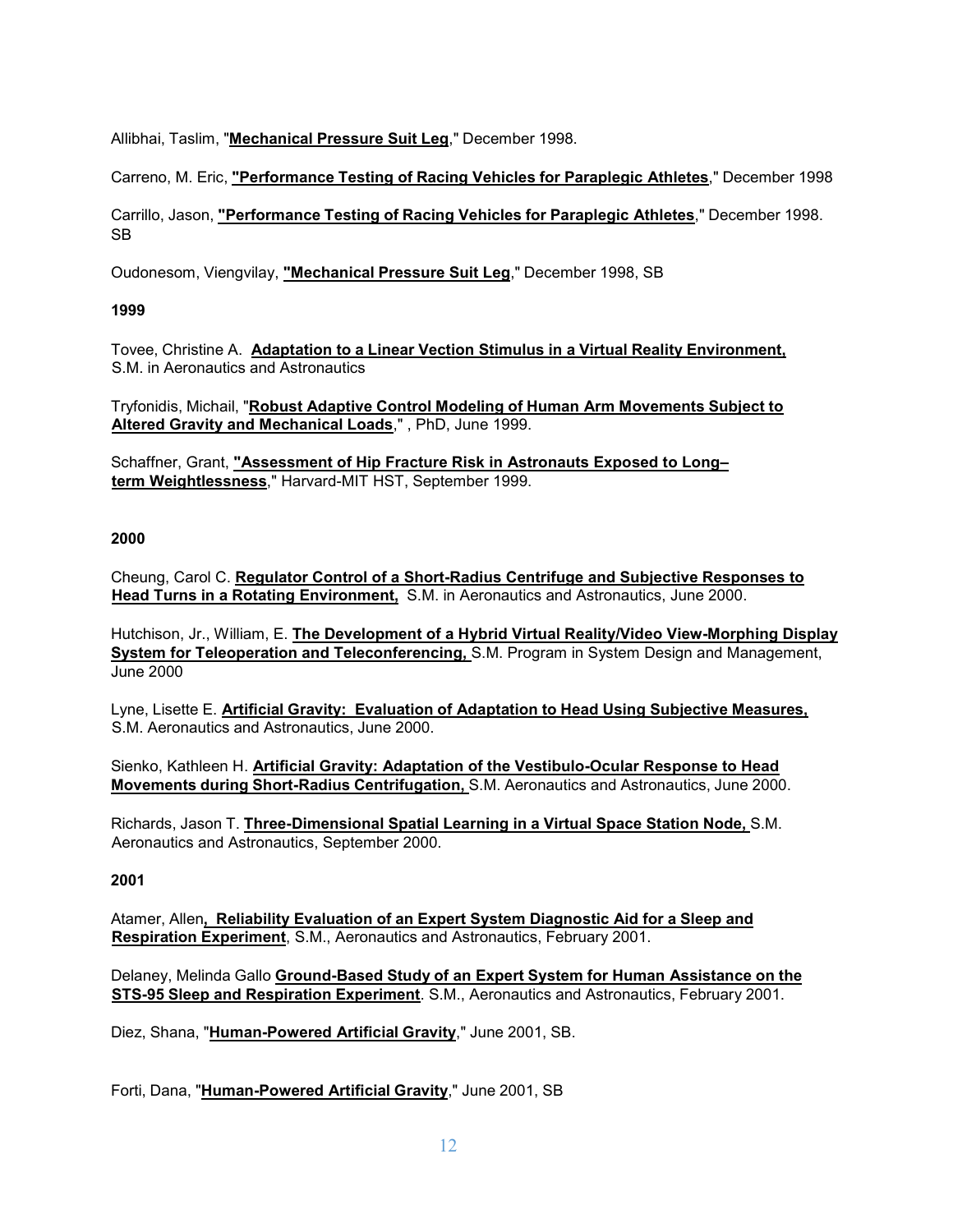Jo, Sungho, **Application of a Model of Cerebellar Function to the Maintenance of Human Upright Posture,** S.M., Mechanical Engineering, June 2001.

Nolet, Simon, "**Development of a Design Environment for Integrated Concurrent Engineering in Academia**," Master of Engineering, June 2001

Schmidt, Patricia, "**An Investigation of Space Suit Mobility with Applications to EVA Operations,"** ScD , September 2001

### **2002**

Marquez, Jessica J. **"Spacecraft in Miniature": A Tool for the Acquisition of Mental Representations of Large, Complex 3-D Virtual Environments**, SM, Aeronautics and Astronautics, February 2002.

Saleh, Joseph, **"Weaving Time into System Architecture: New Perspectives on Flexibility, Spacecraft Design Lifetime, and On-Orbit Servicing**," February 2002.

Erika Brown, "**Artificial Gravity: The Role of Visual Inputs in Adaptation to Short-Radius Centrifugation,** SM, Aeronautics and Astronautics, June 2002.

Nathaniel J. Newby, **"Artificial Gravity: The Role of Graviceptive Information during Cross-Coupled Rotation in Context-Specific Adaptation,** SM Aeronautics and Astronautics, June 2002.

Berengere Houdou**, "Three-Dimensional Spatial Memory Training Using Virtual Reality: Effects of Reference Frame and Point-of-View",** SM, Aeronautics and Astronautics, June 2002.

# **2003**

Joaquin A. Blaya, **"Force-Controllable Ankle Foot Orthosis (AFO) to Assist Drip Foot Gait",** SM, Mechanical Engineering, February 2003.

Ann L. Frazer, **"Modeling Human-Spacesuit Interactions"**, SM, AeroAstro, June 2003.

Bradley, Pitts, **"Spacesuits-Space Craft"**, Ph.D., AeroAstro, August 2003

#### **2004**

Sophie Adenot**. "Artificial Gravity: Changing the Intensity of Coriolis Cross-Coupled Stimulus with Head-Angle"**, SM, AeroAstro, August 2004

Garrick-Bethel, Ian **"Cross plane transfer of vestibular adaptation to human centrifugation",** SM, AeroAstro, June 2004

Sylvain Bruni, "**Artificial Gravity: Neurovestibular Adaptation to Incremental Exposure to Centrifugation"**, SM AeroAstro, August 2004

David Benveniste, **"Cognitive Conflict in Learning Three-Dimensional Space Station Structures"**, SM, AeroAstro, August 2004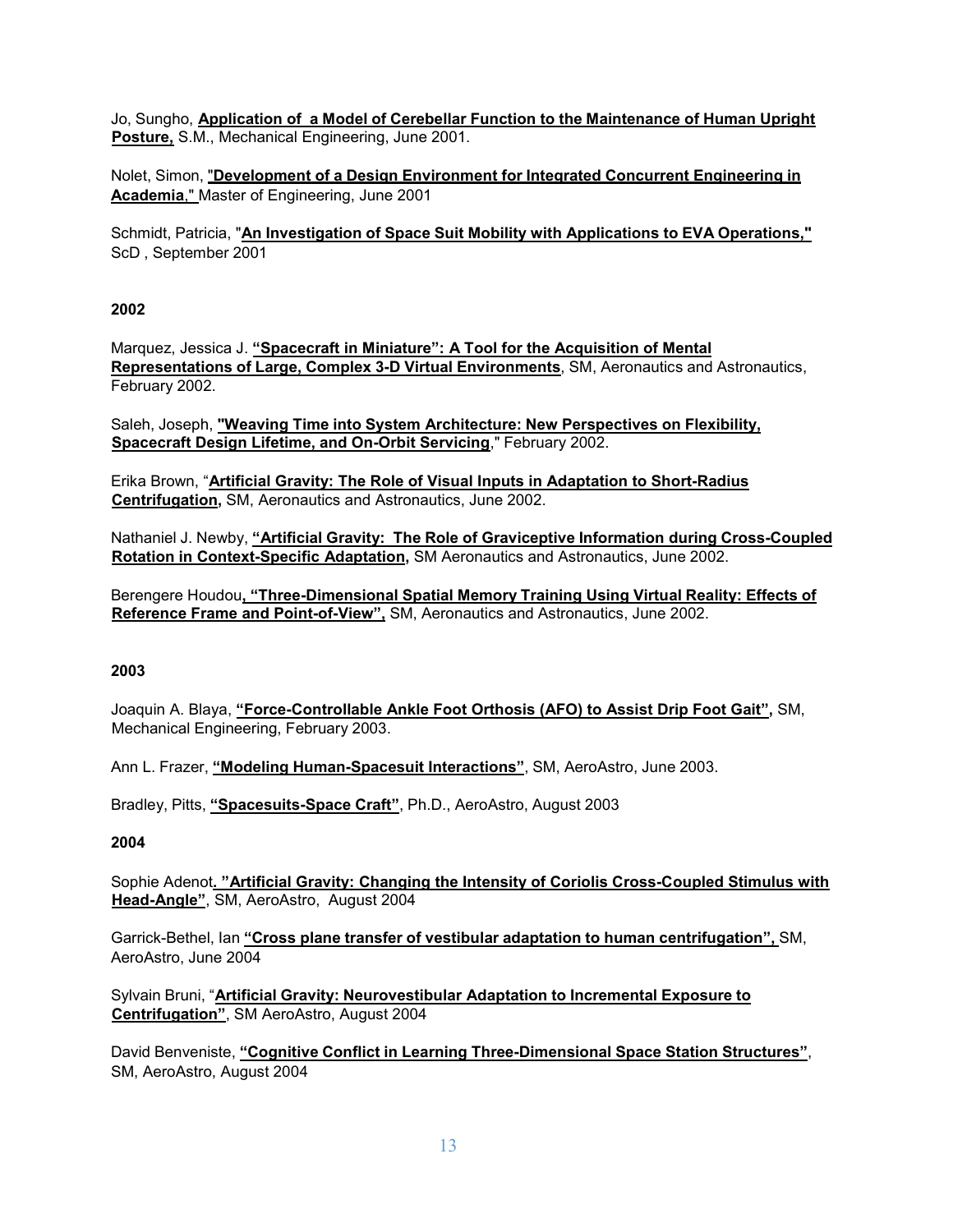Kevin Duda, "**Virtual Equivalence: Matching Visual Scene and Treadmill Walking Speeds in Virtual Reality",** SM, AeroAstro, 2004

Miwa Hayashi, **"Hidden Markov Models for Analysis of Pilot Instrument Scanning and Attention Switching"**, Ph.D., AeroAstro, August 2004

### **2005**

Kristen Bethke, "**Measurement of Human Body Surface Strain for Advanced Spacesuit Design",** SM, June 2005

Christopher E. Carr, **"The Bioenergetics of Walking and Running in Space Suits",** ScD, June, 2005

Jessica L. Edmonds, **"Exercise in Artificial Gravity"**, SM AeroAstro, June 2005

### **2006**

Anton Aboukhalil, **"Systems Approach to the Design of Locomotive Fatigue Management Technologies",** SM, AeroAstro, February 2006

Julie Arnold, **Towards a Framework for Architecting Heterogeneous teams of Humans and Robots for Space Exploration**, SM, AeroAstro, June 2006

Daniel Aaron Buckland, **"A Training Methodology for Spatial Orientation in Spacecraft"** SM, AeroAstro, September 2006

Paul Z. Elias, **"Incremental Adaptation to Yaw head Movements During 30RPM Centrifugation"**, SM, AeroAstro, June 2006

Philip A. Ferguson, **"Quantifying and Modelling Adaptive Astronaut Movement: Motion Strategies for Long-Duration Spaceflight Missions"**, PhD, AeroAstro, June 2006

Nicole Jordan, **"Multidisciplinary Spacesuit Modeling and Optimization: Requirement Changes and recommendations for the Next-Generation Spacesuit Design"**, SM AeroAstro, June 2006

Jeremie Pouly, "**A Parametric Study of Vestibular Stimulation During Centrifugation",** SM AeroAstro, February 2006

Webster, Bruce, "**Low Magnitude High Frequency Vibrations Applied to the Foot through the Pedal of a Human Powered Artificial Gravity (HPAG) Cycle"**, SM, AeroAstro, February 2006

Zhe Liang Sim, "**Development of a Mechanical Counter Pressure Bio-Suit System for Planetary Exploration"**, SM AeroAstro, February 2006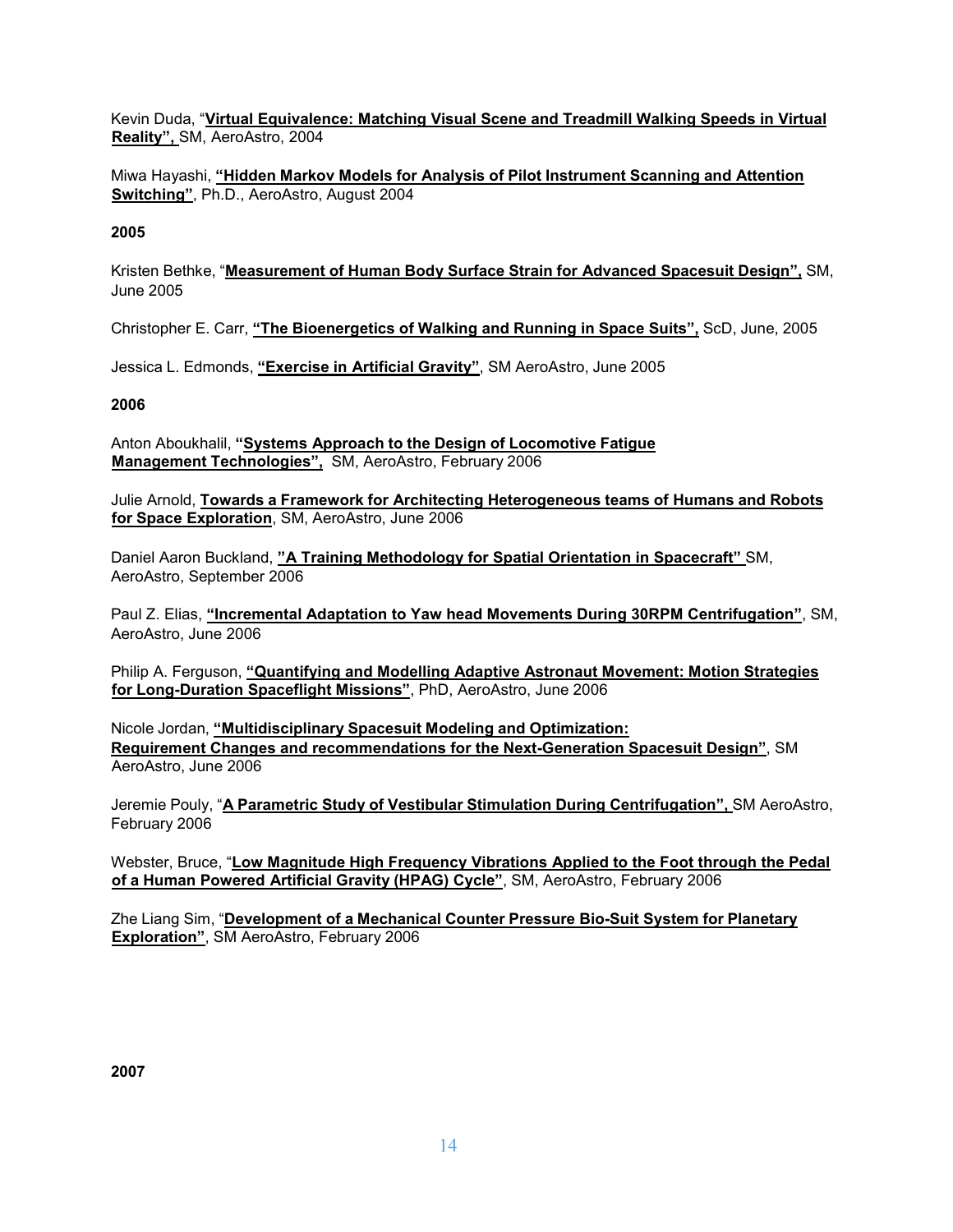Cizaire, Claire, **Effect of Two-module-docked Spacecraft Configurations on Spatial Orientation**, SM, AeroAstro, February 2007

Duda, Kevin, R., **SQUAT EXERCISE BIOMECHANICS DURING SHORT-RADIUS CENTRIFUGATION,** PhD, AeroAstro, February 2007

Judnick, Daniel C., **Modeling and Testing of a Mechanical Counterpressure BioSuit System,** SM, AeroAstro, June 2007

Menchaca Brandan, M. Alejandra, **Influence of Spatial Orientation and Spatial Visualization on Space Teleoperation Performance,** SM, AeroAstro, June 2007

Marquez, Jessica J., **HUMAN-AUTOMATION COLLABORATION: DECISION SUPPORT FOR LUNAR AND PLANETARY EXPLORATION,** PhD, Aero Astro, February 2007

Sienko, Kathleen, **"Perturbation-based detection and prosthetic correction of vestibulopathic gait",** PhD, HST, February 2007

Sheehan, Scott, "**The Effect of Head Turn Velocity on Cross-Coupled Stimulation During Centrifugation",** SM AeroAstro, February 2007

Wagner, Erika, "**Musculoskeletal Adaptation to Partial Weight Suspension: Studies of Lunar And Mars Loading",** Ph.D., Aero Astro, September 2007

**2008**

Edmonds, Jessica **"Exercise protocols during short-radius centrifugation for artificial gravity"**, Ph.D., AeroAstro, June 2008

Fulford-Jones, Thaddeus R.F., **"The Mars Gravity Biosatellite as an Innovative Partial Gravity Research Platform,** Ph.D., AeroAstro September 2008

Mateus, Jaime,**"The Effect of Sleep on the Adaptation to the Cross-Coupled Stimulus During Artificial Gravity",** SM, AeroAstro, June 2008

Stirling, Leia A., **"Development of Astronaut Reorientation Methods: A Computational and Experimental Study",** Ph.D., AeroAstro, June 2008

# **2009**

Oravetz, Christopher, **"Human Estimation of Slope, Distance, and Height of Terrain I Simulated Lunar Conditions"**, SM AeroAstro, February 2009

Tomlinson, Zakiya, **"Influence of Spatial Abilities on Primary and Secondary Space Telerobotics Operator Performance"**, SM AeroAstro, February 2009 Newman, Michael, **"A Multisensory Observer Model for Human Spatial Orientation Perception",** SM AeroAstro, June 2009

Tan, Junjay, **"Advancing Clinical Gait Analysis Through Technology and Policy"**, SM, TPP and ME, June 2009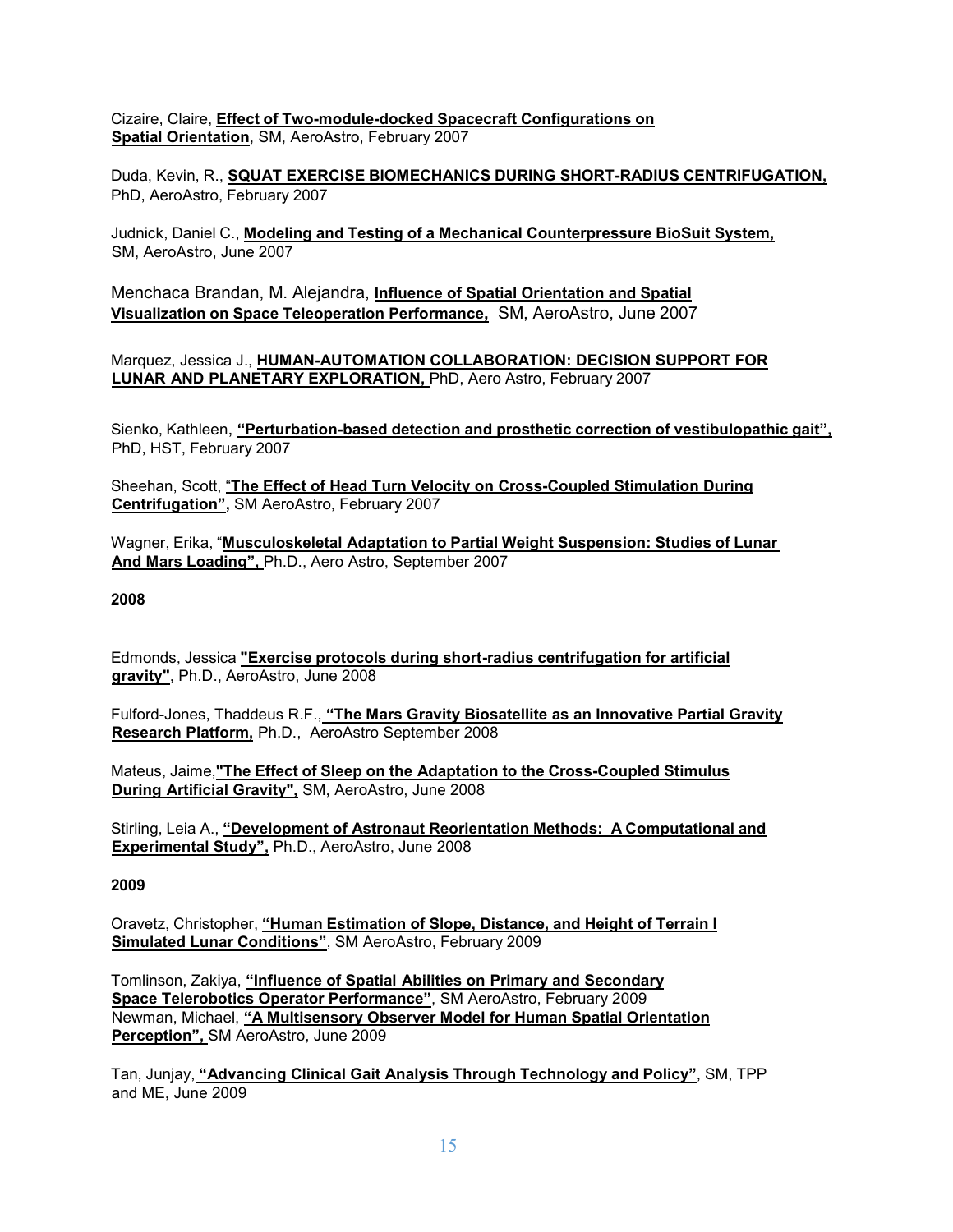Rader, Andrew Alan, **"Motion Perception with Conflicting or Congruent Visual and Vestibular Cues",** Ph.D. in Aerospace Biomedical Engineering, August 2009

# **2010**

Christou, George Alexander, **"Development of Helmet Liner for Protection Against Blast Induced Trauma",** SM, AeroAstro, February 2010

Clark, Torin K. **, "Human Spatial Orientation Perceptions during Simulated Lunar Landing",** SM, AeroAstro, June 2010

Holschuh, Bradley Thomas**," Space Exploration Challenges: Characterization and Enhancement of Space Suit Mobility and Planetary Protection Policy Analysis",** SM AeroAstro & Technology and Policy Program, June 2010

Johnson, Aaron W**., "An Integrated Traverse Planner and Analysis Tool for Future Lunar Surface Exploration"**, SM, AeroAstro, June 2010

Kaderka, Justin D., **"A Critical Benefit Analysis of Artificial Gravity as a Microgravity Countermeasure"**, SM AeroAstro, June 2010

Pontillo, Teresa M., **"Spatial Ability and Handedness as Potential Predictors of Space Teleoperation Performance**", SM, AeroAstro, June 2010

Venkatesan, Raghav Harini**, "Multisensory Models for Human Spatial Orientation Including Threshold Effects"**, SM, AeroAstro, June 2010

Opperman, Roedolph A., **"Astronaut Extravehicular Activity – Safety, Injury & Countermeasures & Orbital Collisions & Space Debris – Incidence, Impact & International Policy" ,** SM in AeroAstro and SM in TPP, September 2010

**2011**

Anderson, Allison P**., "Addressing Design Challenges in Mechanical Counterpressure Spacesuit Design and Space-Inspired Informal Education Policy**", SM, AeroAstro, February 2011

Goel, Rahul, **"Study of an Advanced helmet Liner Concept to Reduce TBI: Experiments & Simulation using Sandwich Structures**, SM, AeroAstro, February 2011

Hainley, Christopher, **"Lunar Landing: Dynamic Operator Interaction with Multi-Modal Automation Systems"**, SM, AeroAstro, February 2011

Stimpson, Alexander J., **"Design and Evaluation of an Achievability Contour Display for Piloted Lunar Landing",** SM in AeroAstro, February 2011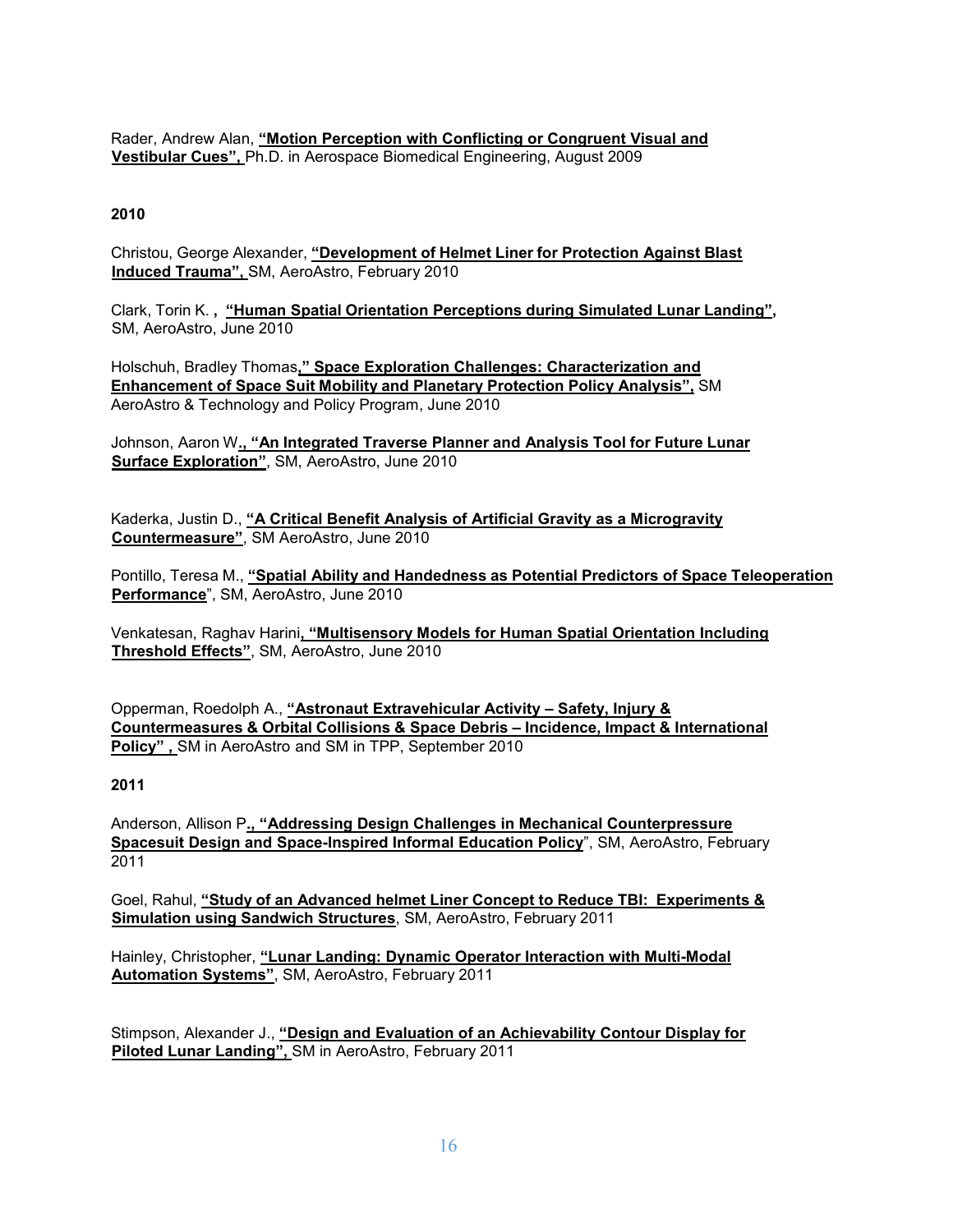Vechart, Andrew, **"Design of a Composite Combat helmet Liner for Prevention of BlastInduced Traumatic Brain Injury**", SM, School of Engineering, Computation for Design and Optimization, February 2011

Arai, Tatsuya, **"Estimation of Cardiovascular Indices by Analysis of the Arterial Blood Pressure Signal",** PhD, AeroAstro, June 2011

Buckland, Daniel, " **Ultrasound Imaging of Cervical Spine Motion for Extreme Acceleration Environments,** PhD, AeroAstro, September 2011

Forman, Rachel Emily**, "Objective Performance Metrics for Improved Space Telerobotics Training",** SM, AA, September 2011

Wen, Hui Ying**, "Human-Automation Task Allocation in Lunar Landing: Simulation and Experiments",** SM, AA, September 2011

# **2012**

Galvan, Raquel, **"Effects of Fatigue on Simulated Space Telerobotic Performance: A Preliminary Study Analysis,** SM, AA, September 2012

Gilkey, Andrea, **"Spacesuit simulator for extravehicular activity experimentation and training"**, SM, AA, June 2012

Lowenthal, Caroline, **"Evaluation of Sleepiness in Space Robotics task Performance and Discussing Sleep with High School Students in a Museum"** SM AA & TPP, February 2012

Wang, Victor**, "Bimanual Cross-Coupling in Space Telerobotics",** SM ME, February 2012

Yost, Allison, **"Fluid-Filled Helmet Liner Concept for Protection Against Blast-Induced Traumatic Brain Injury",** SM ME, June 2012

# **2013**

Trigg, Chris, **Design and Validation of a Compact Radius Centrifuge Artificial Gravity Test Platform,** SM AA, June 2013

Tritchler, Stephanie, E., **The Effect of Dust Blowback on Spatial Orientation Estimation During Lunar Landing** , SM AA, June 2013

Aboukhalil, Anton, **Computationally-Guided Inference of Cis-Regulatory Codes in Metazoans,** Ph.D., AA, September 2013

Clark, Torin, K., **Human Perception and Control of Vehicle Roll Tilt in Hyper-Gravity**, Ph.D., AA, September 2013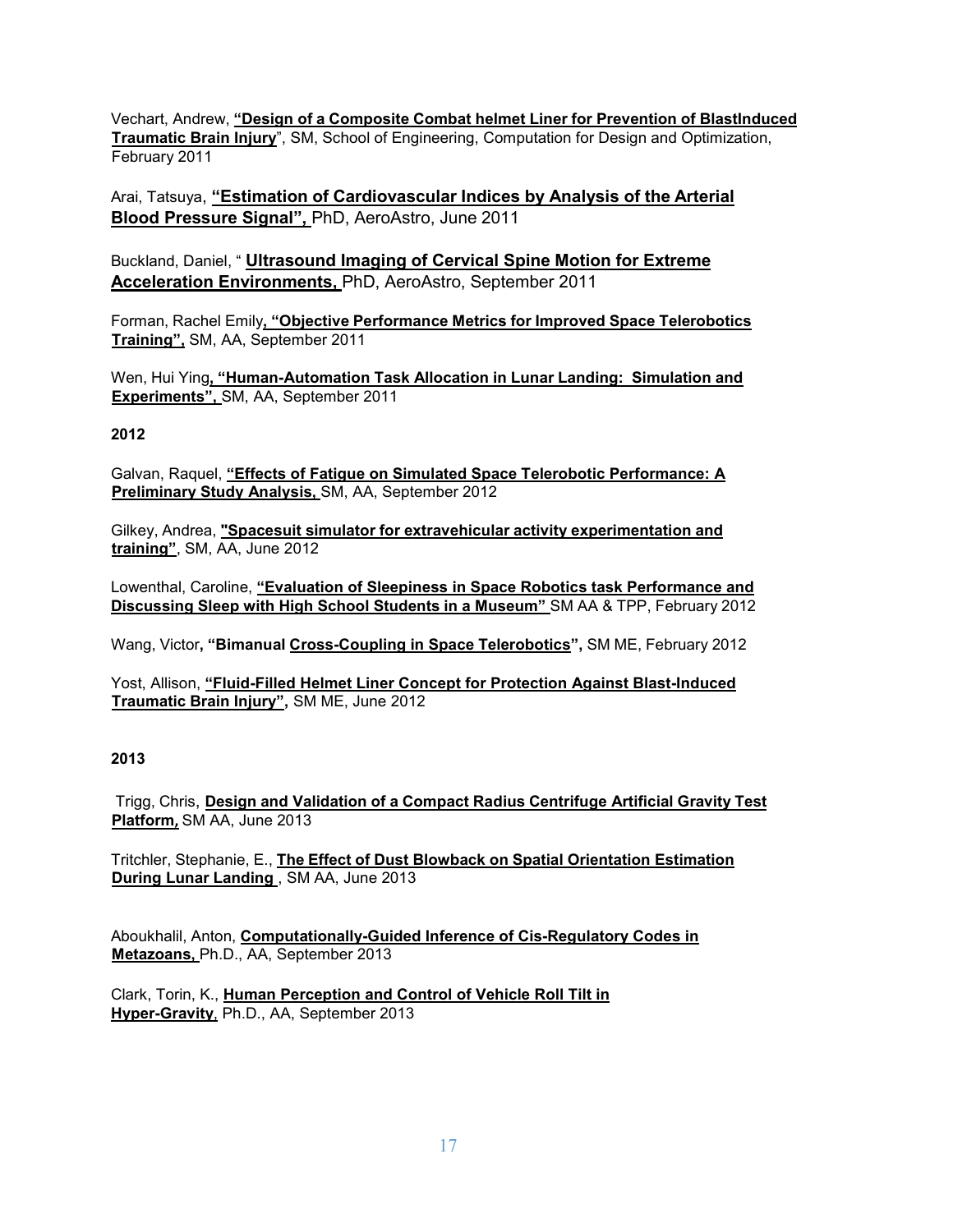Anderson, Allison, **Understanding Human–Space Suit to Prevent Injury During Extravehicular Activity**, Ph.D., AA, June 2014

Dopart, Celena H., **Astronaut-Centric Analysis of a Jetpack with Integrated Control-Moment Gyroscopes for Enhanced Extravehicular Activity Performance**, SM, AA, June 2014

Holschuh, Bradley T., **MECHANICAL COUNTER-PRESSURE SPACE SUIT DESIGN USING ACTIVE MATERIALS**, Ph.D., AA, June 2014

Kaderka, Justin, **Experiments and a Model of Pilot System Failure Detection during Simulated Lunar Landing,** Ph.D., AA, June 2014

Lasota, Przemyslaw A., "**Developing Safe and Efficient Robotic Assistants for CloseProximity Human-Robot Collaboration",** SM, AA, June 2014

Rize, Jared, **Simulation Development and Analysis of Attitude-Control System Architectures for an Astronaut Mobility Unit ,** SM, AA, June 2014

Vasques, Rebecca, **The Variable Vector Countermeasure Suit for Space Habitation and Exploration,** SM, ME, June 2014

Ellman, Rachel, **Skeletal Adaptation to Reduced Mechanical Loading,** PhD, HST, Biomedical Engineering, September 2014

### **2015**

Diaz, Ana, **Exercise under Artificial Gravity – Experimental and Computational Approaches,** PhD, AA, June 2015

Hilbert, Alexandra, **Human-Spacesuit Interaction: Understanding Astronaut Shoulder Injury,** SM, AA, June 2015

Johnson, Aaron, **"Analyzing the Effects of Dynamic task Allocation on Human-Automation System Performance"**, PhD, AA, February 2015

Obropta Jr., Edward William, **On the Deformation of Human Skin for Mechanical Counter Pressure Space Suit Development,** SM, AA, June 2015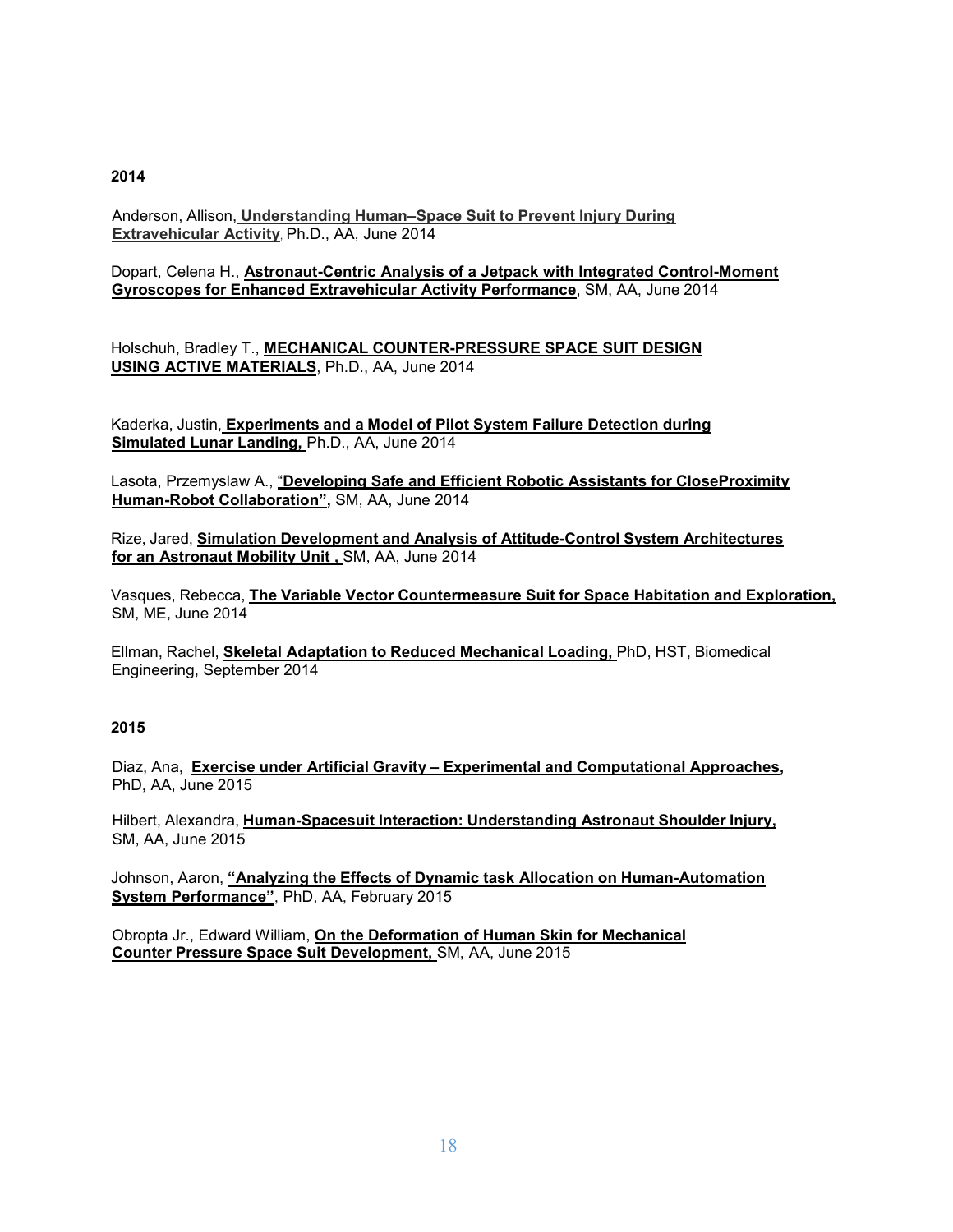Bertrand, Pierre, **Enhancing Astronaut Mobility Through Spacesuit Kinematics And Interactive Space Outreach,** SM, June 2016

Broll, Anthony, **Trust in Adaptive Automation in a Tactical Search and Navigation Task,** SM, AA June 2016

Kendrick, Dustin, **The Gravity Loading Countermeasure Skinsuit: A Passive Countermeasure Garment for Preventing Musculoskeletal Deconditioning During Long-duration Spaceflight,** PhD, AA & HST (Bioastronautics Program), June 2016

Galvan – Garza, Raquel, **Enhancement of Perception with the Application of Stochastic Vestibular Stimulation,** PhD, AA, June 2016

Geiger, Lynn M., **Investigation of Customized Refresher Training for Telerobotic Operations in Long-duration Spaceflight,** SM, AA, June 2016

Groshong, Hannah, **Task Modeling and Assessment for Human--System Interaction in Freight Rail Operations**, SM TPP, June 2016

Vanega, Morris, **Characterization of Inertial Measurement Unit Placement on the Human Body Upon Repeated Donnings,** SM, AA, June 2016

2017

Yang, Yongkai Eugene. **Using object process methodology to develop interfaces and smart electronic procedures for simulated telerobotic operations**, SM, AA, February 2017

Eke, Chika U., **Agility Quantification using Body Worn Inertial Sensors,** SM, ME, June 2017

Gibson, Alison E., **The Design, Development, and Analysis of a Wearable, Multi-modal Information Presentation Device to Aid Astronauts in Obstacle Avoidance During Surface Exploration,** SM, AA, June 2017

Hall, Sherrie A. **Effect of Control Interface Implementation on Operation of a Multi Degree of Freedom Telerobotic Arm,** PhD, AA, June 2017

McGrath, Timothy M., **Influence of Motion Profile on Estimating Anatomical Elbow Joint Axes using Inertial Measurement Units**, SM, AA, June 2017

Meyen, Forrest E., **System Modeling, Design, and Control of the Mars Oxygen In-Situ Resource Utilization Experiment (MOXIE) and Implications for Atmospheric ISRU Processing Plants,** PhD, AA, June 2017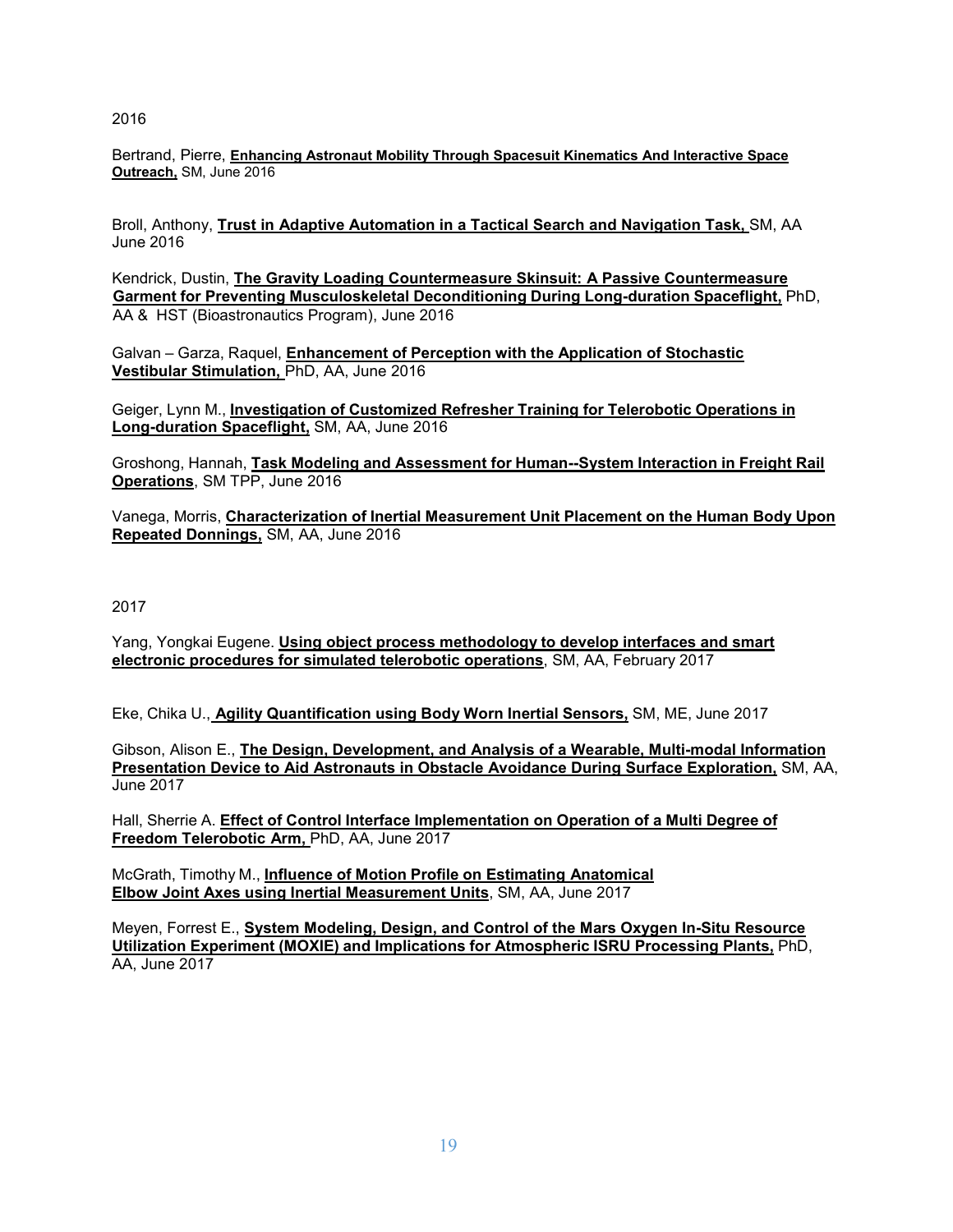Blake Bequette - SM in June 2018 (Stirling) **The Effect of a Powered Lower-Body Exoskeleton on Physical and Cognitive Warfighter Performance**

Srinivasa Aditya Bhattaru - SM in June 2018 (Hoffman) **Design, Testing, and Validation of the Search for Extra-Terrestrial Genomes Instrument**

Conor Cullinane – PhD in June 2018 (Stirling) **Evaluation of the Mark III Spacesuit: An Experimental and Computational Modeling Approach**

Eric Daniel Hinterman- SM in June 2018 (Hoffman) **System Modeling, Graphical User Interface Development, and Sensors Testing for the Mars Oxygen In-Situ Resource Utilization Experiment (MOXIE)**

Christopher David King – SM in June 2018 (Stirling) **A Coupled Contact-Mechanics Computational Model for Studying Deformable Human-Artifact Contact**

Johannes Norheim - SM in June 2018 (de Weck/Hoffman) **Path Planning for Human Planetary Surface Exploration in Rough Terrain**

Ho Chit Siu – PhD in June 2018 (Stirling) **Moving and Adapting with a Learning Exoskeleton**

**2019**

Richard Fineman – PhD in May 2019 (HST – Stirling) **Biomechanical human performance metrics of coordination and balance for operational decisionmaking**

Jessica Todd – SM in September 2019 (Stirling) **Commanding small satellites for simulated spacecraft inspections using augmented reality**

**2020**

Gupta Aditi- PhD 2020 (HST – Stirling) **Human interaction & gait strategy with tightly-coupled lower-extremity systems**

Lombardo Seamus- SM (Stirling/Duda) **Evaluating the effect of spacesuit glove fit on functional task performance**

Milton Julia – SM 2020 (TPP – Stirling) **Technical and policy considerations of sensor-Based decision aids**

Porter Allison- SM in September 2020 (Newman) **Design of soft knee exoskeleton and modeling effects of variable stiffness for advanced space suits and planetary exploration**

Rachel Price – SM in June 2020 (Oman) **Assessment of the Expert Locomotive Engineer's Mental Model through Expert-Novice Interactions**

Stroming Jeremy- SM 2020 (Newman) **Design and evaluation of elements of a life support system for mechanical counterpressure spacesuits**